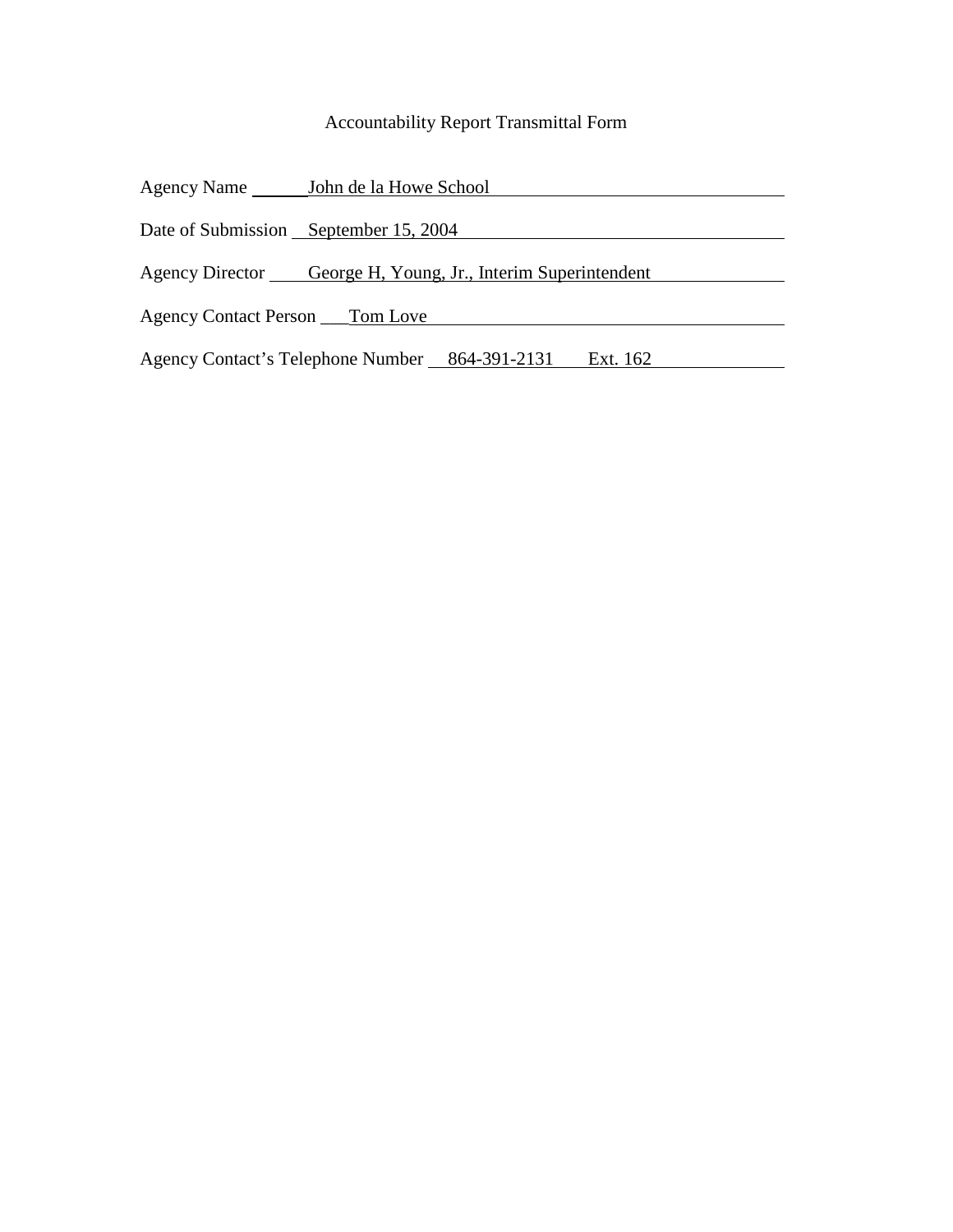# John de la Howe School

*"South Carolina's Home For Children"*



Annual Accountability Report Fiscal Year 2003-2004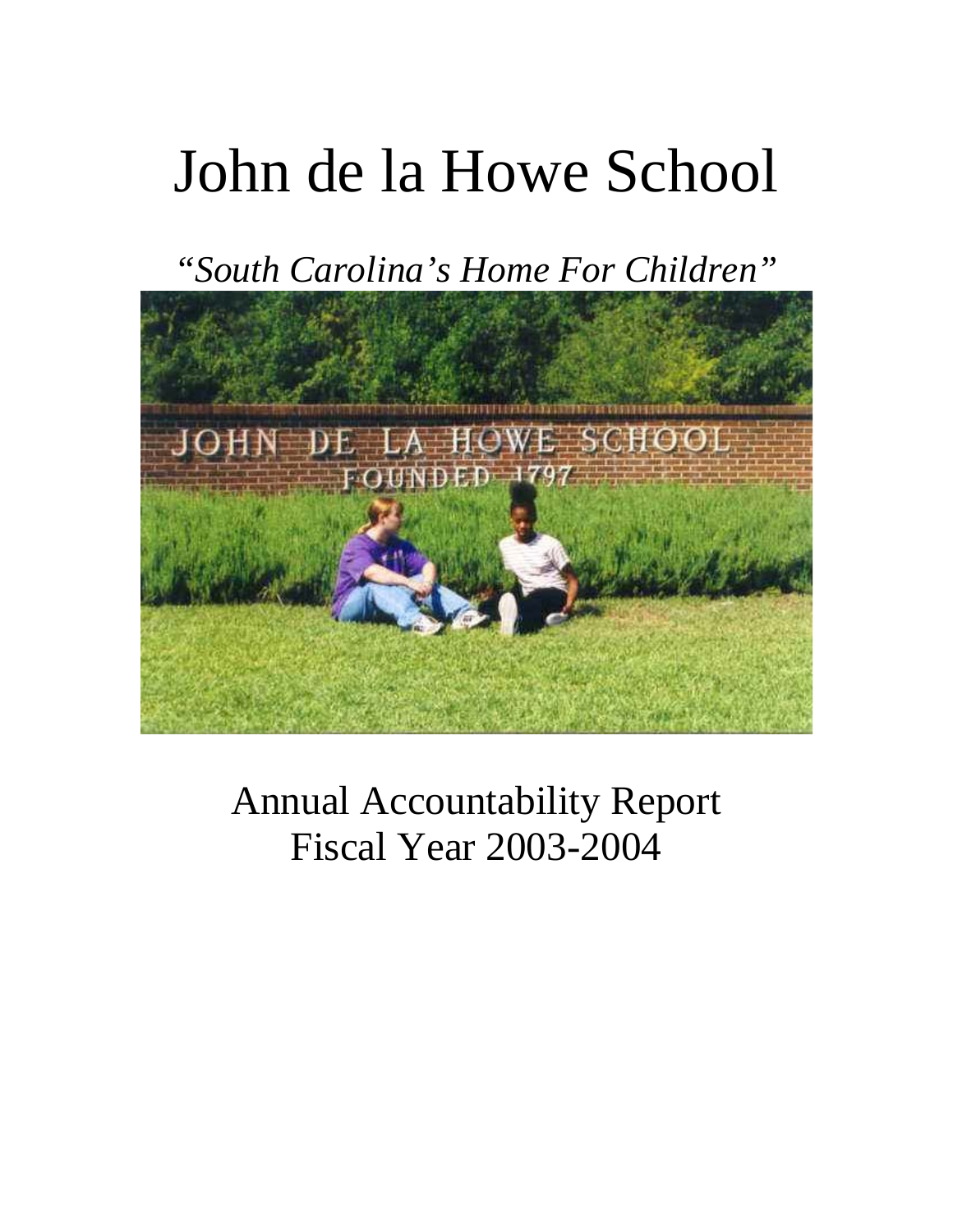### **Executive Summary**

#### **1. Mission and Values:**

#### **Mission**

John de la Howe School, a state-supported residential group childcare agency since 1918, was founded in 1797 through the Will of Dr. John de la Howe. The agency mission is to strengthen children and families from South Carolina who are experiencing difficulties to the extent that planned separation is necessary.

#### **Values**

Advocacy: A strong advocate who protects the rights and needs of the children of South Carolina who are in the care of John de la Howe School

Excellence and Creativity: Develop a creative environment that leads to excellence in services and outcomes

Honesty-Truth-Integrity: To lead by example through honesty, integrity, and truth: for example, respecting rights of others, providing healthy guidelines for students, maintaining confidentiality.

Responsibility and Accountability: To demonstrate responsibility and accountability for the agency's children by following through on tasks, reporting outcomes and developing programs, and promoting communication of actions in place to provide services by John de la Howe School

#### **2. Major achievements from past year:**

Our major achievement during the year was the solid dedication of our employees to help kids. The year started with a 10-day furlough and a large reduction in general funds appropriation. Several positions remained unfilled and the staff we had had to carry the extra workload.

The staff continued to serve the children and families during an unusual time for the agency. There were many major distractions and concerns on the agency externally and internally that could have made many employees want to leave. However, they knew and believed in what we do for kids and stayed with us.

Staff contributions remain the most important asset of John de la Howe School. Services for children and families include: academic instruction, therapeutic interventions, and social skill training to assist students in achieving their educational, behavioral and emotional goals. Parents and guardians who enrolled their child at John de la Howe School report an improvement in the child's social skills and academic achievement resulting in a high level of satisfaction with the services provided. We initiated four parent education groups to enhance our work with families.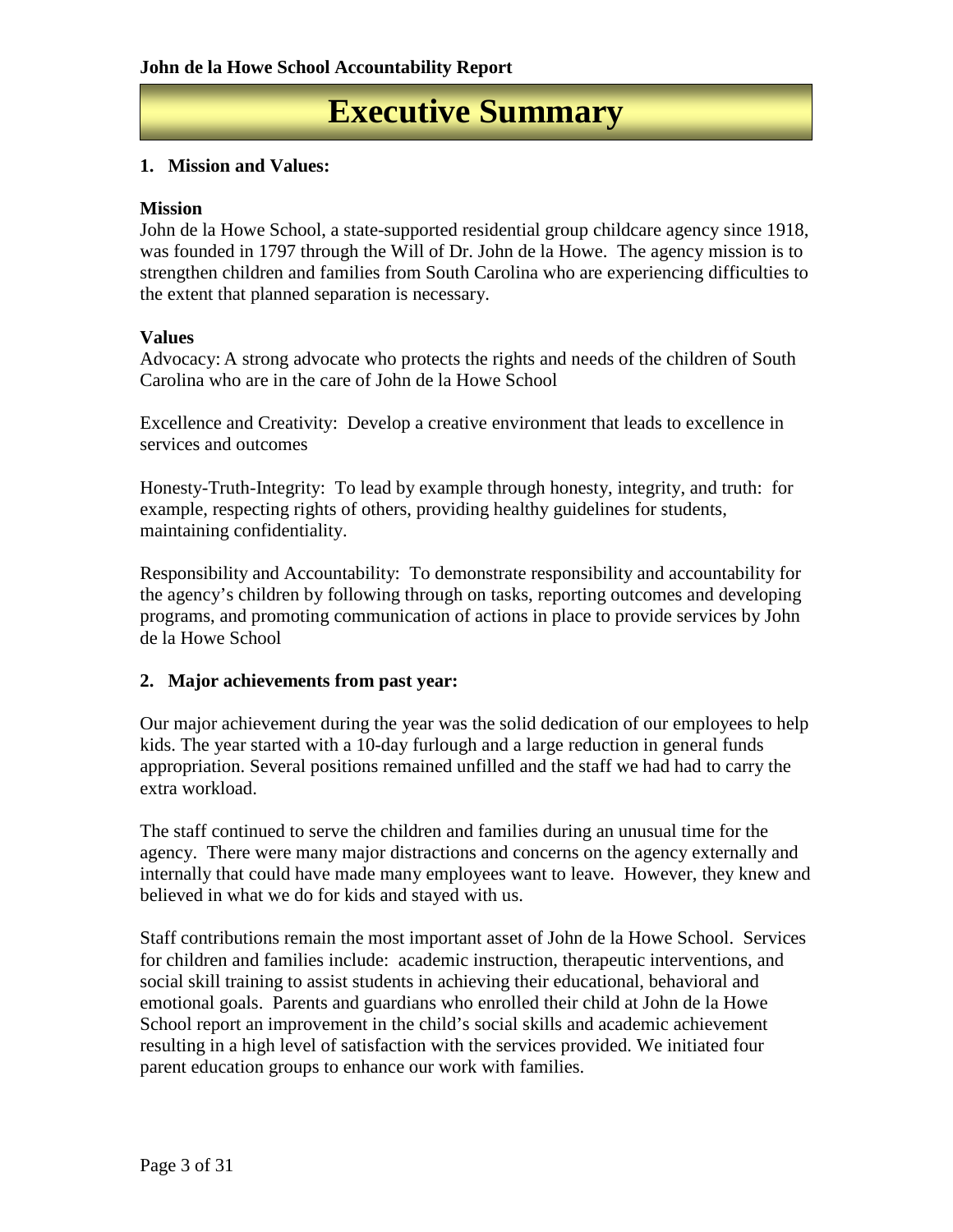#### **John de la Howe School Accountability Report**

The L.S. Brice School on the John de la Howe Campus received the Palmetto Gold Award for exceptional student academic performance from the South Carolina Department of Education. On the Annual School Report Card the L.S. Brice School earned an Absolute Rating of "Excellent", indicating the school's performance substantially exceeded the standards for progress toward the 2010 South Carolina Performance Goal. The school also received an Improvement Rating of "Good", as the school showed substantial improvement in the achievements of students on the exit exam. Of the students taking the  $10^{th}$  grade exit exam (HSAP), 92% passed the reading and writing portions of the test and 62% passed the math portion. Two teachers at the school earned their National Board Certifications bringing the total of National Board Certified teachers to four.

#### **3. Key strategic goals for the present and future years:**

John de la Howe School developed and organized key strategic goals through the process of updating the 1996-2001 Strategic Plan. Listed are the key goals (objectives) and their titles for 2001-2006.

**REPUTATION:** To enhance the reputation of John de la Howe School with the Governor's Office, legislators, state agencies, other child care agencies and the families of South Carolina by aligning the agency goals with those presented by the Legislature and through the development of a strategic plan which helps to achieve the mission of the Agency.

**CHILD CENTERED:** To meet identified needs of the children and families we serve through continual assessment of performance measures established in the strategic plan.

**HERITAGE:** Utilize the natural and cultural resources to preserve the spirit of the Will of Dr. John de la Howe while meeting the needs of the agency's clients.

#### **4. Opportunities and barriers that may affect the agency's success in fulfilling its mission and achieving its strategic goals:**

The primary barrier impacting the agency is the depressed economy and subsequent reductions of state appropriated funds. The effect of these reductions is that retention and recruitment of staff that work directly with the students, and other positions within the agency, has become more difficult/challenging. Potential employees do not perceive state government as a stable and secure work environment. Current employees are disappointed with diminishing benefits and are aware that their salary/compensation is not competitive with similar positions in the private sector. Reductions in the budget have also decreased the resources available for daily operation of the agency and services to children and families.

One barrier is our limited resources do not allow our increasing the awareness of our services to more groups and agencies across the State. We are continuing to send out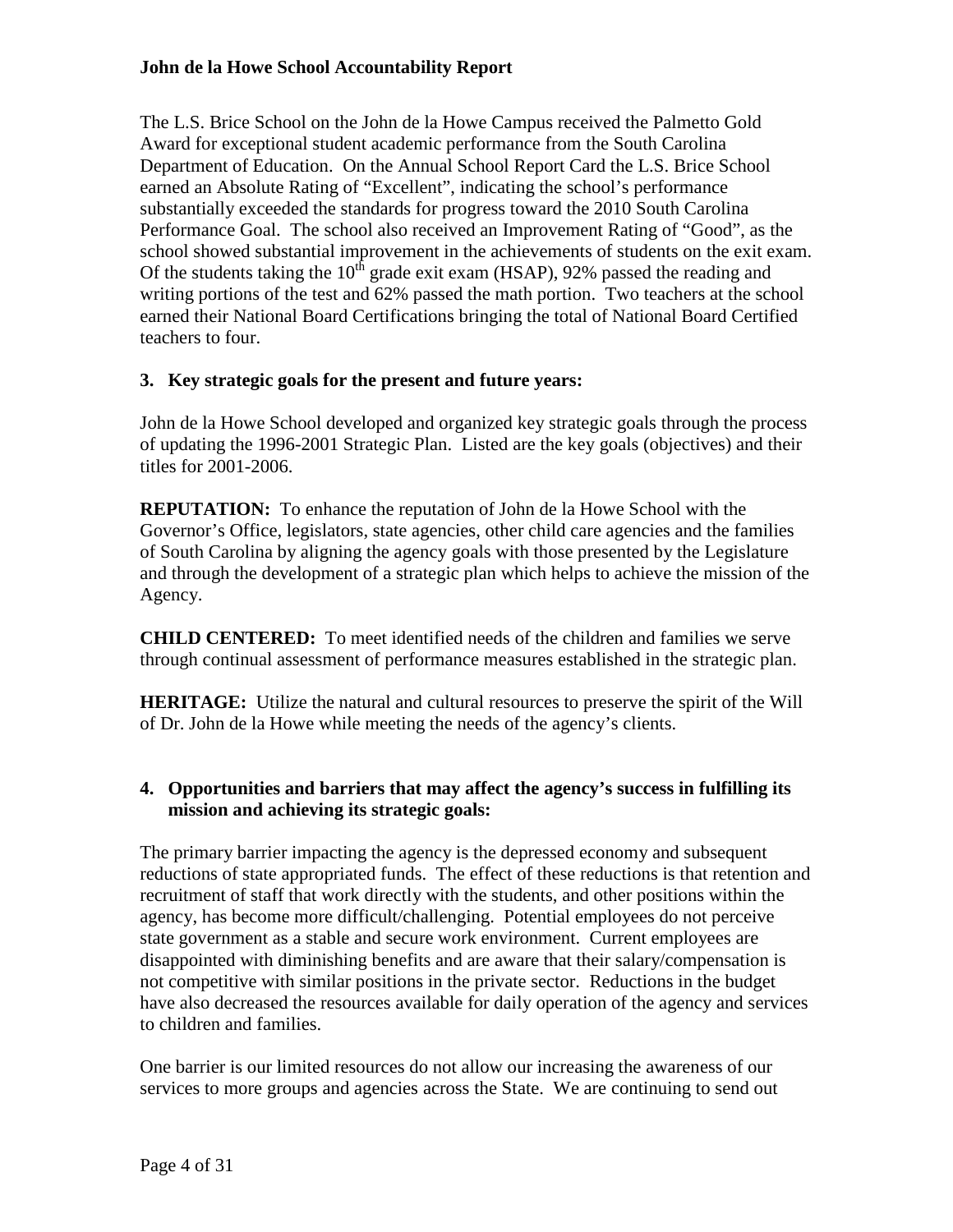#### **John de la Howe School Accountability Report**

information to many agencies and family groups. However, we are using the recent political debate on our existence to educate many people.

Some parents were unsure about sending their children here because of the questions of our future funding. However, we found that the parents of the children were some of our greatest advocates to the legislature. These parents had first hand knowledge of our services.

Another barrier is that students have become associated with funds for public schools to develop alternative programs. These new organizations develop services that draw away from referral sources we have developed over time.

There are several opportunities for John de la Howe School as the agency seeks to fulfill its mission. Achievement awards and certifications are being utilized to encourage staff members to participate in professional development activities. The awards provide recognition for staff and acknowledge their hard work and dedication to the agency. The outcome of this recognition is an improvement in staff morale. The agency has developed collaborative agreements with other state agencies, as outlined in category 7. Through these agreements employees are able to participate in training and certification opportunities away from the agency otherwise unavailable due to cost.

#### **5. How the accountability report is used to improve organizational performance:**

The Accountability Report is a useful tool for the John de la Howe School Board of Trustees and senior leaders to review the operation of the agency. While the development of performance indicators continues to evolve, the collection of data has provided significant information to assist in making agency-wide decisions. An additional benefit of the Accountability Report and collection of data is that the agency's managers are also developing the ability to review information and make decisions based on trends and facts.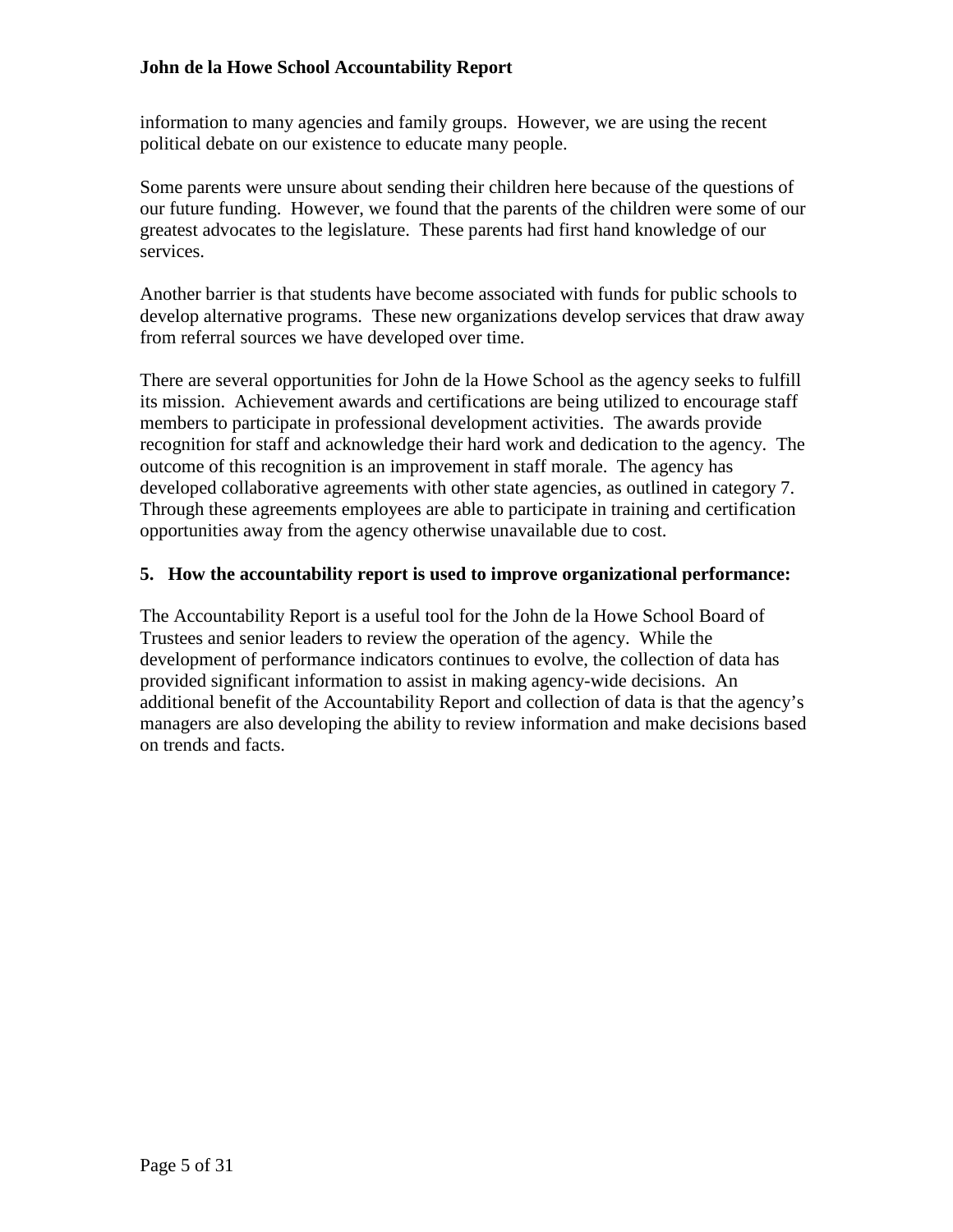### **Business Overview**

#### **1. Number of Employees:** 100

**2. Operation locations:** John de la Howe School is located on 1216 acres in Northwest McCormick County.

#### **3. Expenditures/Appropriations Chart:**

| Dase Duuget Lypenultures and Appl ophations |                                                                                                              |             |             |                           |                                              |             |  |  |  |  |
|---------------------------------------------|--------------------------------------------------------------------------------------------------------------|-------------|-------------|---------------------------|----------------------------------------------|-------------|--|--|--|--|
|                                             | 02-03 Actual Expenditures                                                                                    |             |             | 03-04 Actual Expenditures | 04-05 Appropriations $\overline{\text{Act}}$ |             |  |  |  |  |
| <b>Major Budget</b><br><b>Categories</b>    | <b>Total Funds</b><br><b>Total Funds</b><br><b>General</b><br><b>General</b><br><b>Funds</b><br><b>Funds</b> |             |             | <b>Total Funds</b>        | <b>General</b><br><b>Funds</b>               |             |  |  |  |  |
| Personal Service                            | \$3,164,427                                                                                                  | \$2,835,357 | \$2,663,788 | \$2,405,983               | \$2,287,820                                  | \$2,003,816 |  |  |  |  |
| Other Operating                             | \$904,386                                                                                                    | \$602,933   | \$805,928   | \$596,998                 | \$933,814                                    | \$556,272   |  |  |  |  |
| Special Items                               | \$0                                                                                                          | \$0         | \$0         | \$0                       | \$0                                          | \$          |  |  |  |  |
| Permanent<br>Improvements                   | \$152,567                                                                                                    | \$0         | \$195,980   | \$0                       | \$0                                          | \$0         |  |  |  |  |
| <b>Case Services</b>                        | \$3,614                                                                                                      | \$0         | \$1,975     | \$0                       | \$3,000                                      | \$0         |  |  |  |  |
| <b>Distributions</b><br>to Subdivisions     | \$0                                                                                                          | \$0         | \$0         | \$0                       | \$0                                          | \$0         |  |  |  |  |
| <b>Fringe Benefits</b>                      | \$1,005,111                                                                                                  | \$910,241   | \$895,661   | \$818,639                 | \$781,257                                    | \$691,421   |  |  |  |  |
| Non-recurring                               | \$1,504                                                                                                      | \$0         | \$14,103    | \$0                       | \$0                                          | \$0         |  |  |  |  |
| <b>Total</b>                                | \$5,231,609                                                                                                  | \$4,348,531 | \$4,577,435 | \$3,821,620               | \$4,005,891                                  | \$3,251,509 |  |  |  |  |

#### *Base Budget Expenditures and Appropriations*

#### *Other Expenditures*

| <b>Sources of Funds</b> | 02-03 Actual Expenditures | 03-04 Actual Expenditures |
|-------------------------|---------------------------|---------------------------|
|                         |                           |                           |
|                         |                           |                           |
| Supplemental Bills      | \$0                       | \$0                       |
|                         |                           |                           |
|                         |                           |                           |
| Capital Reserve Funds   | \$0                       | \$0                       |
|                         |                           |                           |
|                         |                           |                           |
| Bonds                   | \$0                       |                           |

#### *Interim Budget Reductions*

| <b>Total 02-03 Interim Budget Reduction</b> | <b>Total 03-04 Interim Budget Reduction</b> |
|---------------------------------------------|---------------------------------------------|
| \$353,981                                   | \$32,844                                    |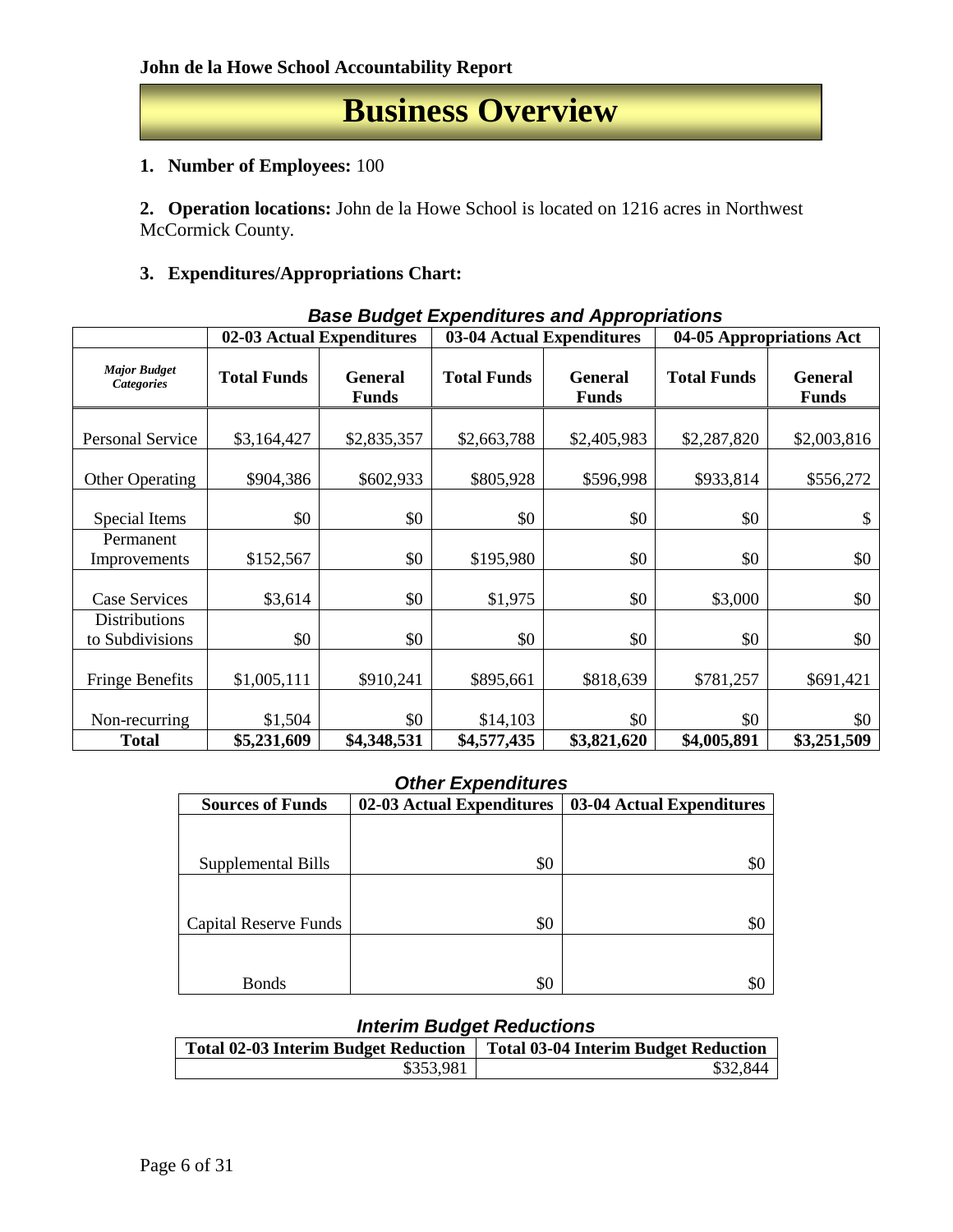**4.**

#### **Major Program Areas**

| Program                                                         | <b>Major Program Area</b>                                           | FY 02-03         |                            |        |                 | FY 03-04                   |       | <b>Key Cross</b>          |
|-----------------------------------------------------------------|---------------------------------------------------------------------|------------------|----------------------------|--------|-----------------|----------------------------|-------|---------------------------|
| <b>Number</b>                                                   | <b>Purpose</b>                                                      |                  | <b>Budget Expenditures</b> |        |                 | <b>Budget Expenditures</b> |       | <b>References for</b>     |
| and Title                                                       | (Brief)                                                             |                  |                            |        |                 |                            |       | <b>Financial Results*</b> |
|                                                                 | This department is the major program that                           | <b>State:</b>    | 1,517,633.00               |        | State:          | 1,146,058.00               |       |                           |
|                                                                 | addresses our agency's mission. It consists of five                 | <b>IFederal:</b> |                            |        | Federal:        |                            |       |                           |
| III. Children's<br><b>Services</b>                              | program areas: Cottage Life, Social Services,                       | lOther:          | 115,271.00                 |        | Other:          | 58,527.00                  |       |                           |
|                                                                 | Medical Care, Family Enrichment and Activity                        | Total:           | 1,632,904.00               |        | Total:          | 1,204,585.00               |       |                           |
|                                                                 | Therapy.                                                            |                  | % of Total Budget:         | 32.2%  |                 | % of Total Budget:         | 27.6% |                           |
|                                                                 | This department will provide appropriate                            | State:           | 554,746.00                 |        | State:          | 549,287.00                 |       |                           |
|                                                                 | educational services to students in grades 5-10 who <b>Federal:</b> |                  | 41,992.00                  |        | <b>Federal:</b> | 35,215.00                  |       |                           |
| Education<br>are placed in the care of the agency. All teachers | lOther:                                                             | 198,174.00       |                            | Other: | 195,320.00      |                            |       |                           |
|                                                                 | and staff are certified and the school is accredited                | lTotal:          | 794,912.00                 |        | Total:          | 779,822.00                 |       |                           |
|                                                                 | by the SC Dept. of Education.                                       |                  | % of Total Budget:         | 15.6%  |                 | % of Total Budget:         | 17.9% |                           |
|                                                                 | This department consist of business operations,                     | State:           | 1,065,174.00               |        | State:          | 1,066,628.00               |       |                           |
|                                                                 | building and grounds, dietary operations, moter                     | <b> Federal:</b> | 69,670.00                  |        | <b>Federal:</b> | 53,161.00                  |       |                           |
| IV. Support<br>Services                                         | vehical operations, laundry, supply, and                            | lOther:          | 196,652.00                 |        | Other:          | 127,191.00                 |       |                           |
|                                                                 | housekeeping. These departments supports the                        | Total:           | 1,331,496.00               |        | Total:          | 1,246,980.00               |       |                           |
|                                                                 | overall programs of the agency.                                     |                  | % of Total Budget:         | 26.2%  |                 | % of Total Budget:         | 28.5% |                           |
|                                                                 | This department consist of the office of the                        | State:           | 299,231.00                 |        | State:          | 226,906.00                 |       |                           |
|                                                                 | Superintendent, Human Resources, Public                             | <b>Federal:</b>  |                            |        | <b>Federal:</b> |                            |       |                           |
| Administration                                                  | Relations, Staff Development, and Information                       | lOther:          | 13,884.00                  |        | Other:          | 13,398.00                  |       |                           |
|                                                                 | Technology. It provides the overall leadership for                  | Total:           | 313,115.00                 |        | Total:          | 240,304.00                 |       |                           |
|                                                                 | the agency.                                                         |                  | % of Total Budget:         | 6.2%   |                 | % of Total Budget:         | 5.5%  |                           |

**Below: List any programs not included above and show the remainder of expenditures by source of funds.**

| <b>Remainder of Expenditures:</b> | lState:         | 910.241.00         |       | <b>State:</b> | 818,639.00         |       |
|-----------------------------------|-----------------|--------------------|-------|---------------|--------------------|-------|
| V. Employee Benefits              | <b>Federal:</b> | 14.952.00          |       | lFederal:     | 11.241.00          |       |
|                                   | lOther:         | 79.918.00          |       | Other:        | 65.781.00          |       |
|                                   | Total:          | 1.005.111.00       |       | Total:        | 895.661.00         |       |
|                                   |                 | % of Total Budget: | 19.8% |               | % of Total Budget: | 20.5% |

\* Key Cross-References are a link to the Category 7 - Business Results. These References provide a Chart number that is included in the 7th section of this document.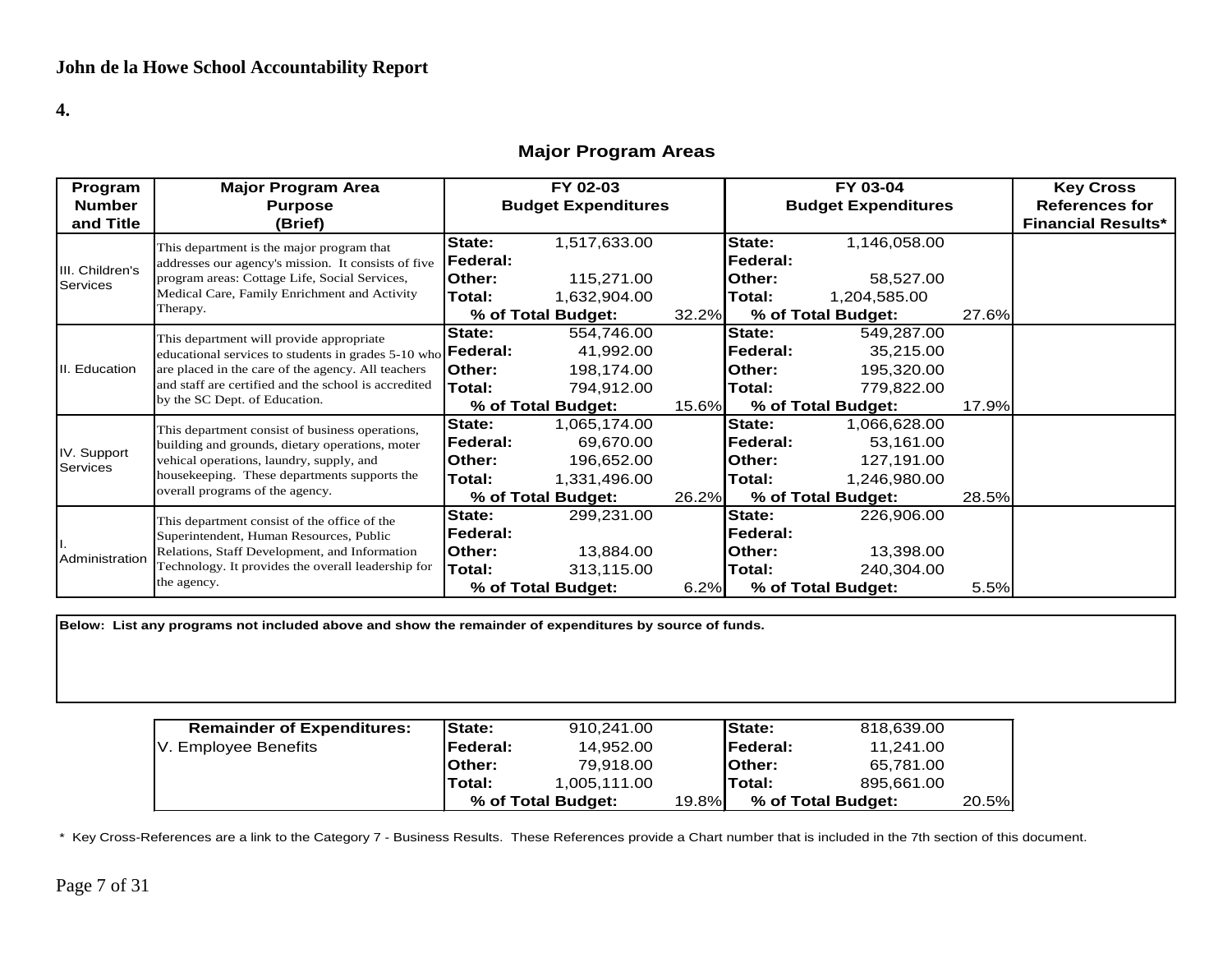#### **5. Key customers segments linked to key products/services:**

Key customers: On campus students

- Educational Services: Students in grades 5-10 attend the on campus school, L.S. Brice School, students in grades 11-12 attend McCormick High School
- Individual Counseling: Students see Clinical Therapists biweekly for individual counseling
- Group Counseling: Students participate in group counseling sessions on at least a daily basis
- \* Activity Therapy: Students participate in therapeutic activities three hours a day, four days a week.
- Challenge Course: Students participate in 40 hours per academic year

Key customers: Families

- Parent Education Workshops
- Parent Advisory Council
- Parent/Child Challenge Course
- ❖ Plan of Care Meetings

**6. Key Stakeholders (other then customers):** Partners also include other state agencies, Legislators, Volunteers, Taxpayers and Alumni

**7. Key suppliers:** Families throughout the state of South Carolina, Department of Mental Health, Department of Juvenile Justice, Department of Social Services, Public Schools and Private Schools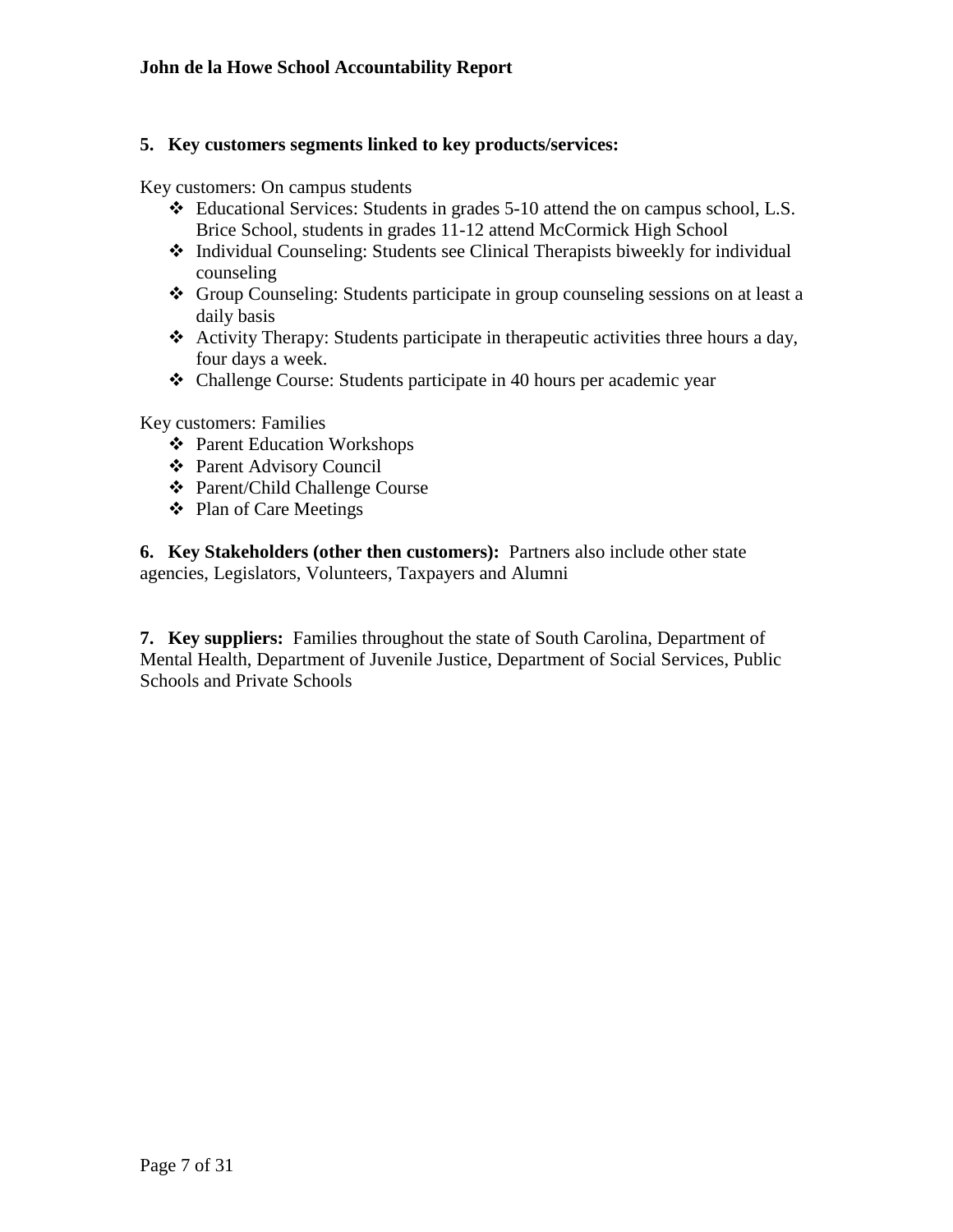#### **8. Organizational structure:**

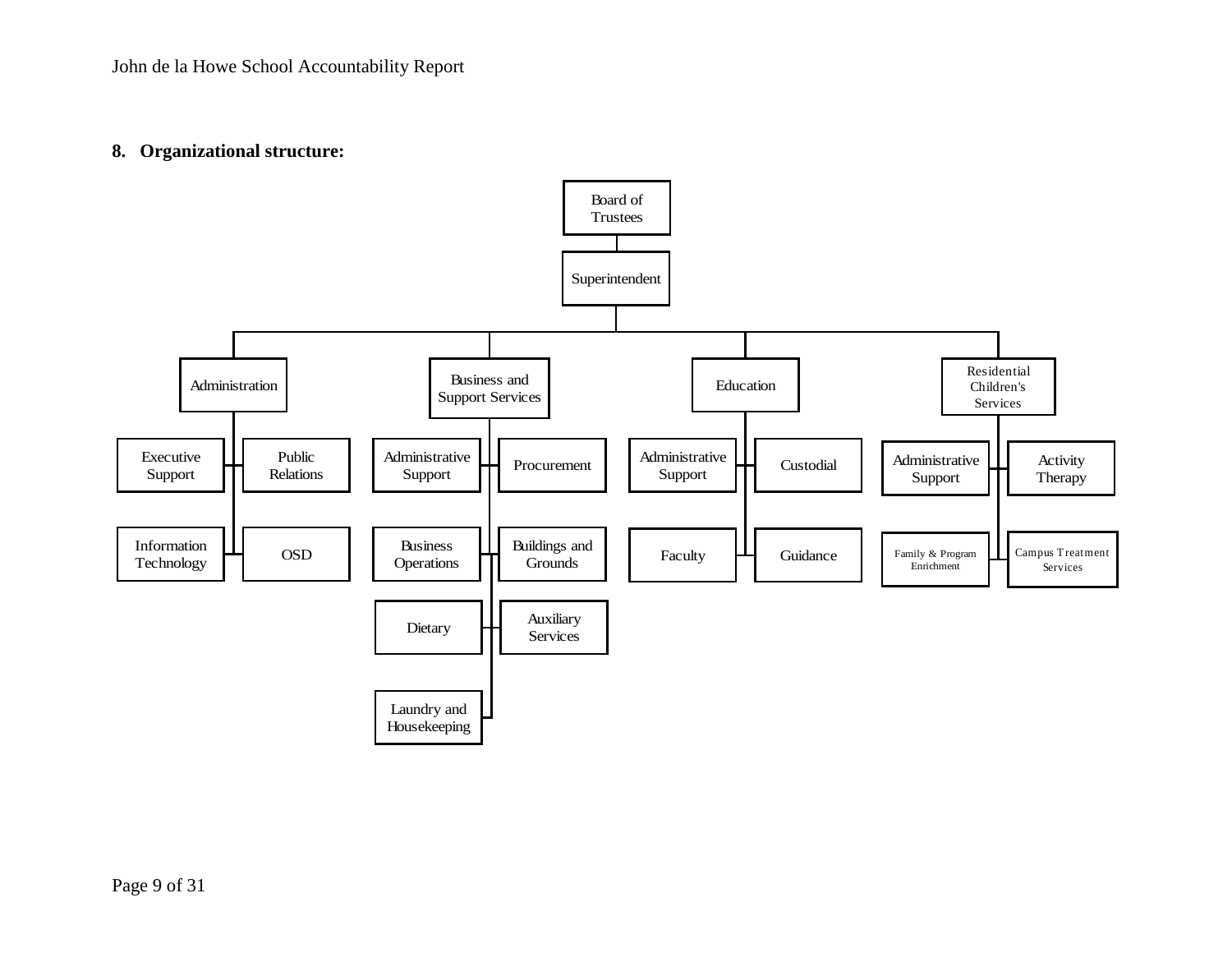### **1.0 Leadership**

#### **1.1 How do senior leaders set, deploy and communicate:**

**Short and long term direction:** Under the direction of the John de la Howe School Board of Trustees, the Senior Management Team of the agency is responsible for setting, deploying and communicating the agency's direction, establishment of agency goals and monitoring performance. The Senior Management Team is led by the Superintendent and is composed of the directors of the departments: Education, Residential Children's Services, and Business and Support Services. This group utilizes the strategic planning process to achieve the vision, mission and goals of the agency. The role of the Board of Trustees is to develop policy direction for the agency; it is the responsibility of the Senior Management Team to work with the strategic planning process.

Communication to employees begins with distribution of the strategic plan to all staff members of the agency. In addition direction is provided through agency-wide meetings, departmental meetings, written communications, team meetings and the Employee Performance Management System (EPMS).

**Performance expectations:** These expectations are set at all levels of the agency and are based on key goals listed in the strategic plan. Tracking measures with a balanced Scorecard monitors performance. The agency is continuing to review the performance indicators and make improvements in the measures that are being utilized.

**Organizational Values:** Members of the Board of Trustees along with the Superintendent articulated the practiced values of the agency during the Strategic Plan update sessions. The values for the agency are routinely practiced by a majority of the staff, therefore, acceptance and deployment was nearly effortless. These values represent the guiding principles for effectively working with our clients and the agency is committed to follow them as we carry out our mission.

**Empowerment and Innovation:** The agency uses a variety of methods to empower the staff members in accomplishing their duties. This begins with the Senior Management Team using the Strategic Plan and communicating the direction and plans of the agency. Staff members are able to recognize how their responsibilities assist in accomplishing the mission of the agency. They are encouraged to identify opportunities and barriers and discuss these with members of the Senior Management Team. Another avenue for empowering staff is the development of teams to address problems specific to the agency. The Senior Management Team or the Superintendent can sponsor these teams. They are given a charter with a goal and direction on what should be accomplished with the authority to make recommendations directly to the Senior Management Team. The team is encouraged to develop innovative solutions to the problem and map out the path necessary to implement the solutions they have recommended. It is the belief of the Senior Management Team that the employees who will be doing the work have a better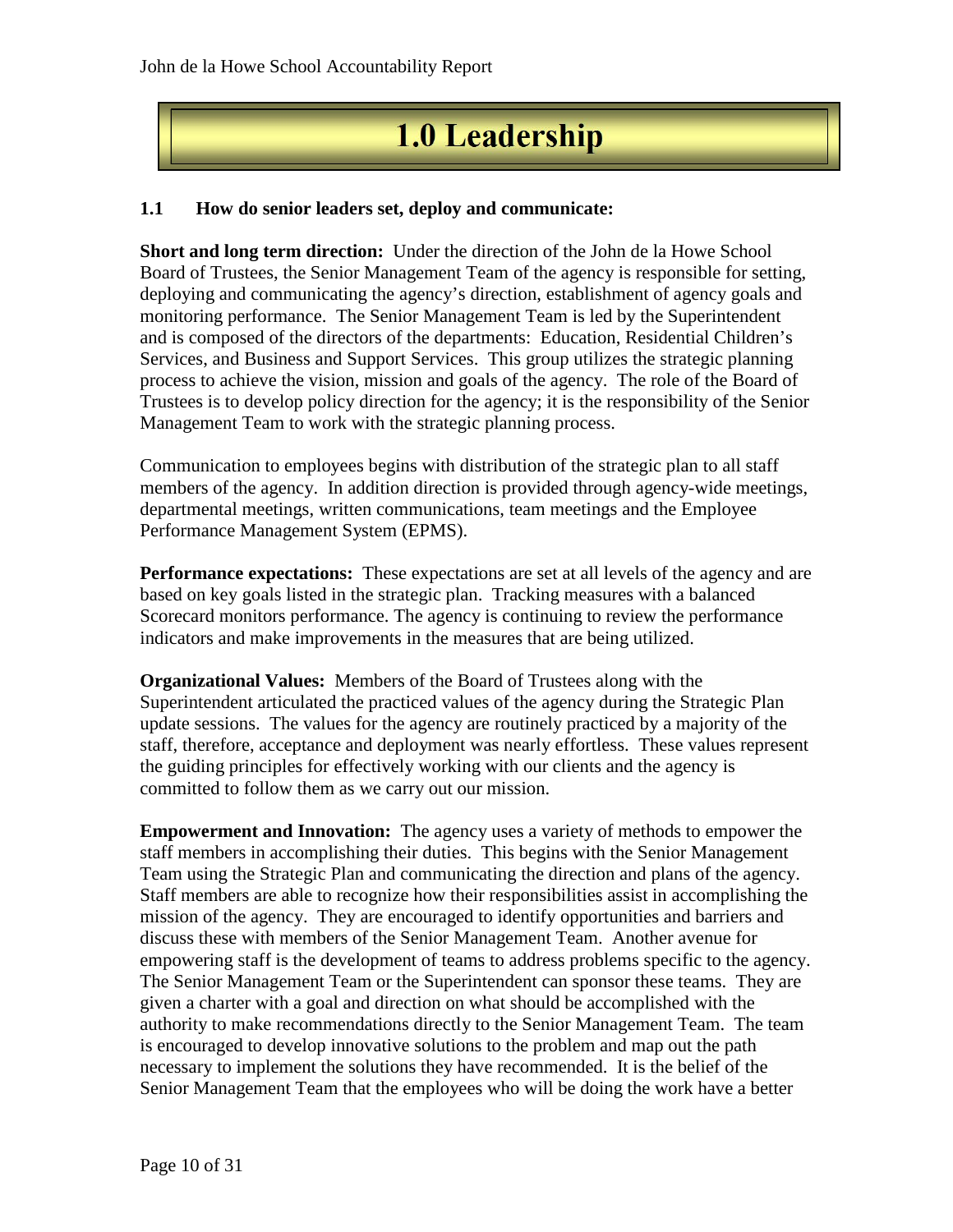understanding of what needs to be accomplished and should be included in the problemsolving process.

**Employee Learning:** Training opportunities are evaluated by what the employees are required to have by law or a regulatory body, what the employees need to be effective in their positions and what would benefit the agency but is not necessary. John de la Howe School employees can present much of the training that is required by regulatory bodies. A training curriculum (HOWE University) provides the instruction deemed critical for staff performance in the cottage setting. In addition Senior Counselors provide feedback and model appropriate strategies to less experienced counselors for working with the students.

**Ethical Behavior:** New staff members learn about ethical behavior with clients through a mentoring experience, training required by South Carolina Law, and training regarding DSS licensing requirements. All staff are oriented with the State Office of Human Resources EPMS system which sets and enforces standard operating practices in this area.

#### **1.2 How do senior leaders establish and promote a focus on customers and other stakeholders?**

The focus on customers is established through the agency's strategic planning process and identified in the Strategic Plan as Child Centered. The agency also promotes customer focus through parent advisory meetings, Individual Plan of Care meetings, and surveys. The information from these sources is used to refine programs ensuring they meet the needs of the students.

#### **1.3 How do senior leaders maintain fiscal, legal, and regulatory accountability?**

The agency works with the following agencies individually at least annually and throughout the year in some cases to ensure appropriate laws and regulations are adhered to. We meet with the Department of Social Services for licensure regulations; the State Fire Marshal's Office and the Energy Office for facility safety; the Department of Health and Environmental Control for health and sanitary issues; the State Auditor's Office, the Comptroller General's Office and various offices of the Budget and Control Board for financial and accountability issues. The agency meets the requirements by these agencies.

#### **1.4 What key performance measures are regularly reviewed by your senior leaders? (Actual results are to be reported in Category 7).**

Key measures for the agency are tracked on the Scorecard and School report Card. These measures are submitted weekly, quarterly and annually to be reviewed by the Senior Management Team. They include student performance data, enrollment data, audit reports, EPMS data and customer satisfaction.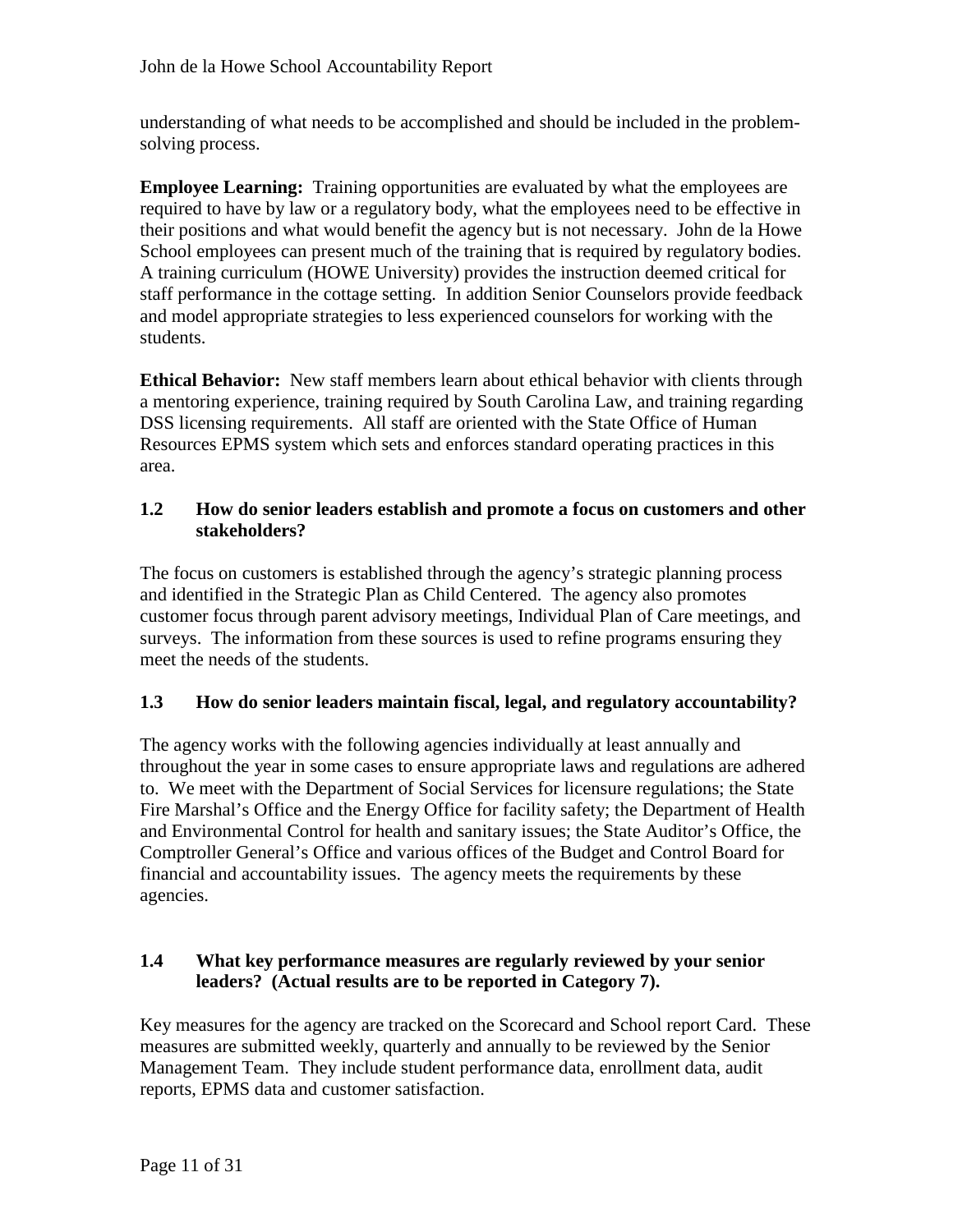#### **1.5 How do senior leaders use organizational performance review findings and employee feedback to improve their own leadership effectiveness and the effectiveness of management throughout the organization?**

Senior Management Team members use a continual review process to assess areas that are in need of improvement. Once they identify opportunities for improvement a plan is generated for improved work activities that will achieve the agency's goals.

#### **1.6 How does the organization address the current and potential impact on the public of its products, programs, services, facilities and operations, including associated risks?**

The organization considers the impact on the public and attempts to gain a better perspective through open meetings with community groups, developing relationships with local government officials to allow candid feedback, and participation in community events. John de la Howe School sponsors annual events such as the Dairy Festival, Harvest Festival/Barnyard Party and Lights for Children Christmas event to encourage members of the community to interact with students and staff.

John de la Howe School is a member of the Heritage Corridor Farmers Association. This association is made up of farms and agricultural partners located within the fourteen counties of the South Carolina National Heritage Corridor. The goal of the association is to provide a fun, family-oriented, educational experience to those who participate in the National Heritage Corridor.

#### **1.7 How does senior leadership set and communicate key organizational priorities for improvement?**

Organizational priorities are established primarily through the strategic planning process along with continual assessment of internal and external factors impacting the agency's performance. These factors include the economy, regulatory restrictions and qualified candidates seeking employment opportunities for employing qualified individuals. Priorities are communicated through formal interaction during Senior Management team meetings, department, supervisory and team meetings and written documents.

#### **1.8 How does senior leadership and the agency actively support and strengthen the community? Include how you identify and determine areas of emphasis.**

The senior leadership of John de la Howe School is committed to the community and displays their commitment through participation. Examples of involvement by senior leaders include involvement in the SC State Government Improvement Network, working collaboratively with local school districts to provide ADEPT training and develop grants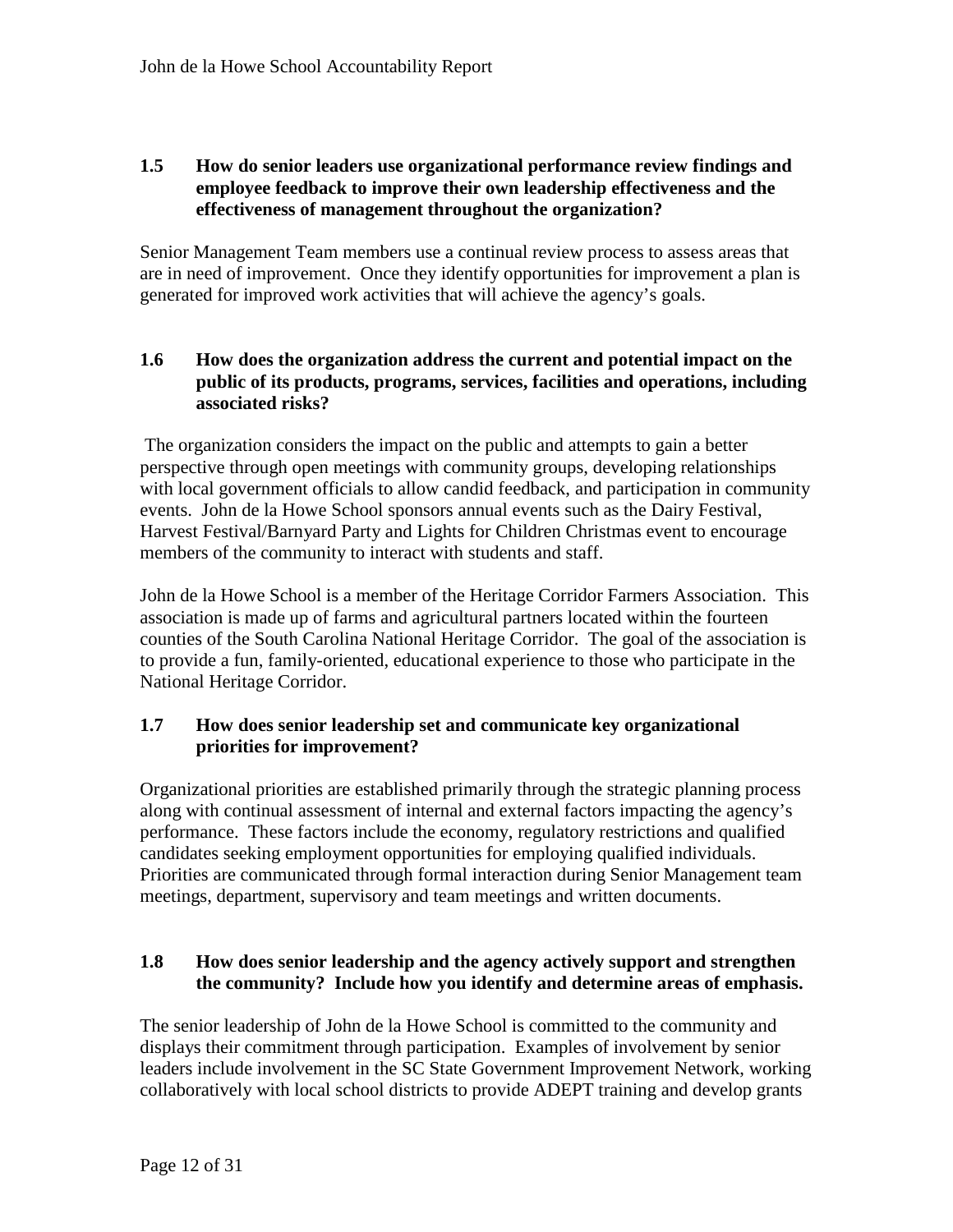to enhance academic programs, attendance at ADO and DDO events, leadership roles in local PTO and relationships cultivated with other state agencies including; Office of Human Resources, Department of Natural Resources, Department of Probation, Parole and Pardon, Clemson University-Youth Leadership Institute, Department of Social Services, Department of Mental Health, and Department of Education. The agency is in the initial stages of developing contractual relations with the Department of Health and Human Services.

## **2.0 Strategic Planning**

#### **2.1 What is your Strategic Planning process, including participants, and how does it account for: Customer needs and expectations, Financial, societal and other risks, Human resource capabilities and needs, Operational capabilities and needs, and Supplies/contractor/partner capabilities and needs?**

John de la Howe School updated the Strategic Plan during FY00/01. The mission statement was in place and the values, objectives and action items were developed based on a situational analysis. John de la Howe School's mid-management staff participated in the development of the action items. The Superintendent developed the vision for the agency.

Ongoing communication with stakeholders and customers was systemized through the implementation of the Scorecard with the intent to reduce the need for an environmental scan. In its second year of deployment, the Scorecard provided a balanced foundation from which data based decisions can be made regarding students and families, financial risks, human resources, and operation. In its third year of deployment, the Scorecard measures were reassessed for validity and reliability. Now in its fourth year of development, the Scorecard measures have proven invaluable in making decisions in meeting customer needs and expectations.

Human Resources capabilities and needs were considered during the action item portion of the strategic planning sessions. Timeframes were attached to each action item, which allowed the lead department to address workload considerations. The plan is a three to five year plan and was designed as a flexible document where adjustments for activities were based on financial and/or environmental changes that affect the agency.

#### **2.2 What are your key strategic objectives?**

The key strategic objectives are child centered, staff, accountability, safety, managers, flexibility, revenue generation, growth, reputation, and alumni.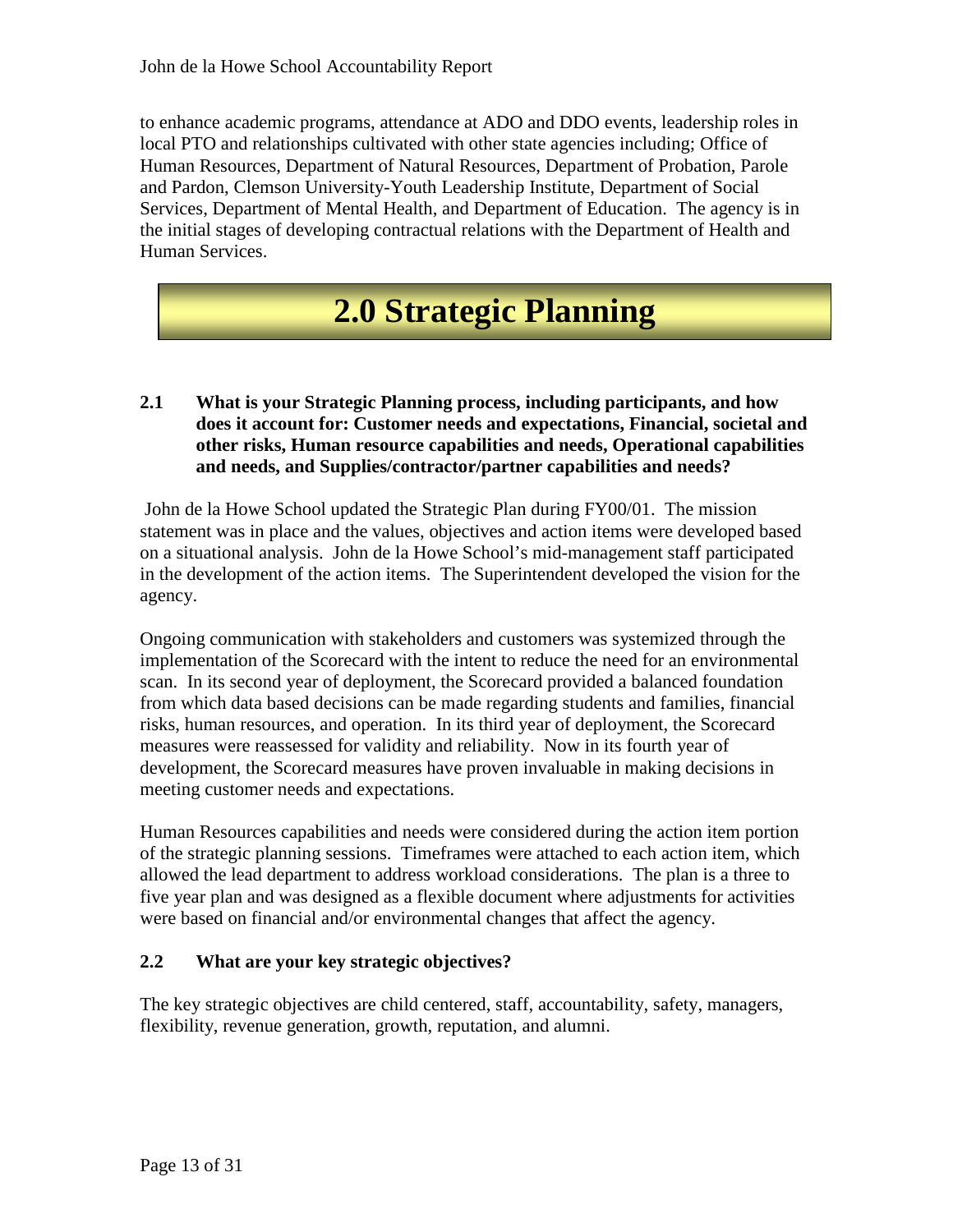#### **2.3 How do you develop and track action plans that address your key strategic objectives? Note: Include how you allocate resources to ensure accomplishment of your action plans.**

Action plans were developed based on the objectives and the strengths and weaknesses portion of the situational analysis. For instance, employee retention of counselors was a concern. As a result, action items were created to address an employee feedback system and a training model. Performance indicators, presented on the Scorecard, support the objectives. To ensure accountability and responsibility, lead departments for objectives were assigned. Action items are tracked with corresponding due dates.

#### **2.4 What are your key action plans/initiatives? (Address in Strategic Planning Chart)**

Our key action plans/initiatives are: Public Relations, IPC and Treatment Goals, Historic record keeping, Managers, Retention and Development, Regularly scheduled all staff meetings, Flexibility of the Agency, Benchmarks, Licensing, Accreditation, Strategic Plan, Legislature, Safety, Alumni, Involve parents in the education process, and Increase staff development.

#### **2.5 How do you communicate and deploy your strategic objectives, action plans and performance measures?**

Strategic objectives, action plans and performance measures are communicated to staff during an opening staff meeting at the beginning of each year, at a mid-year meeting, and again at an end-of-the-year meeting. Monthly department meetings are used to share communication concerning the strategic plan in specific departments. Senior Management Team and middle management meetings are held weekly to review and measure implementation status.

#### **2.6 If the agency's strategic plan is available to the public through the agency's Internet homepage, please provide an address for that plan on the website.**

John de la Howe School's strategic plan is not available on the website.

### **3.0 Customer Focus**

#### **3.1 How do you determine who your customers are and what their key requirements are?**

John de la Howe School's key customers are defined as children and their families in the Mission Statement of the agency. They were identified as the customers again during the strategic plan update sessions. These two broad categories are the people who directly benefit from services the agency provides. The table (Table 3.1) shows demographic information regarding students.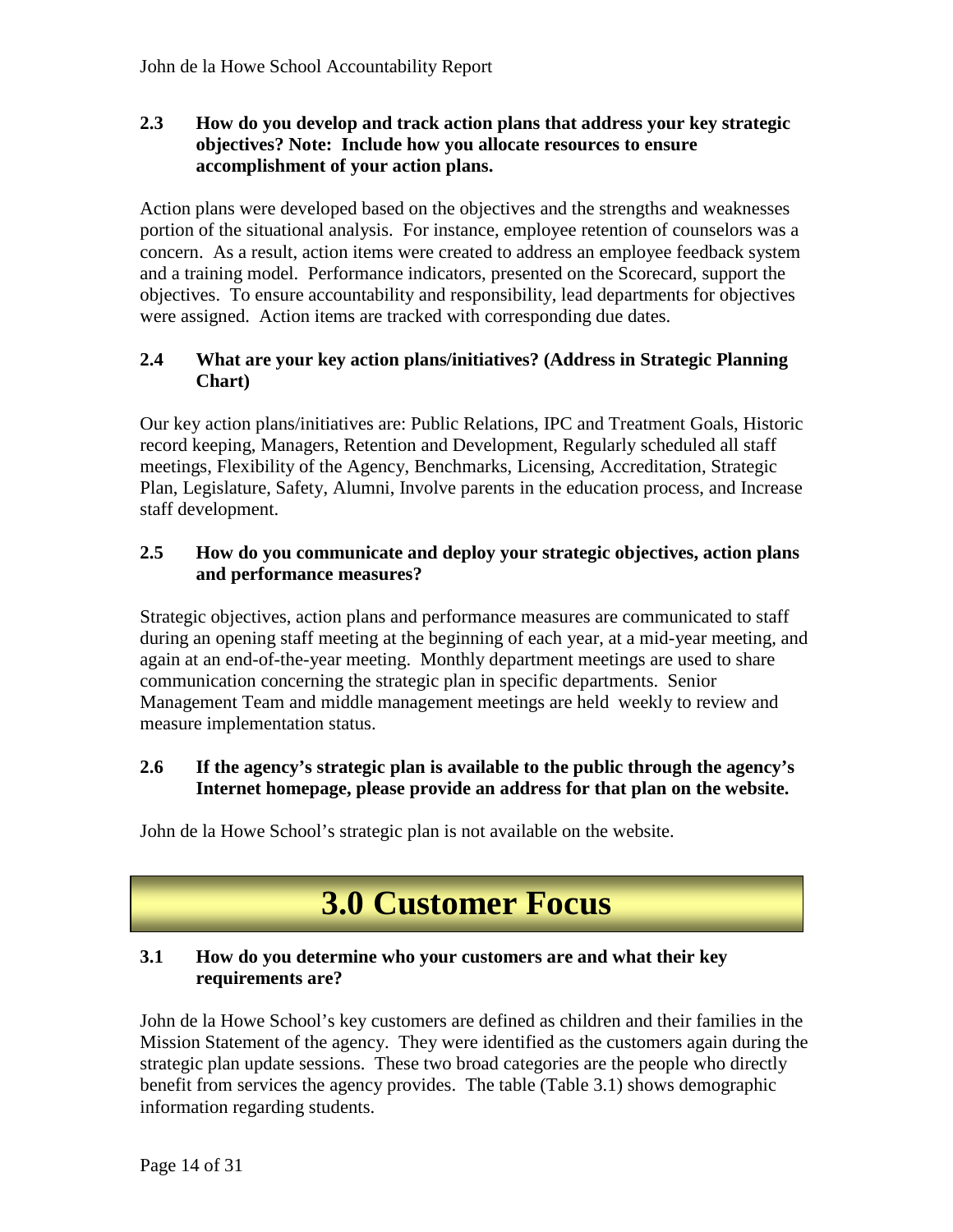During the strategic plan update sessions, the Board of Trustees and Superintendent completed an activity addressing customers' key interests. Families care about their child's environment, that it be safe, caring, and disciplined. Families want their child to experience academic success and behavior change. Families do not want to be judged, they want to be accepted and understood; they want to receive parenting tips from skilled professionals to apply when their child returns home. Students care about safety and security. They want a stable environment that provides feelings of love and acceptance. Although the students do not initially enjoy structure and appropriate discipline, as they start to meet their Individual Plan of Care (IPC) goals they begin to appreciate the changed environment.

| Demographic: Student      |     |  |  |  |  |  |  |
|---------------------------|-----|--|--|--|--|--|--|
|                           |     |  |  |  |  |  |  |
| Race                      |     |  |  |  |  |  |  |
| Caucasian                 | 44% |  |  |  |  |  |  |
| African American          | 50% |  |  |  |  |  |  |
| Other                     | 6%  |  |  |  |  |  |  |
| <b>Sex</b>                |     |  |  |  |  |  |  |
| Male                      | 64% |  |  |  |  |  |  |
| Female                    | 36% |  |  |  |  |  |  |
| On Psychotropic           |     |  |  |  |  |  |  |
| Medication                | 44% |  |  |  |  |  |  |
| <b>DSM-IV Dx</b>          | 58% |  |  |  |  |  |  |
| On Medication, no         |     |  |  |  |  |  |  |
| DSM-IV Dx                 | 8%  |  |  |  |  |  |  |
| With LD or EH             | 22% |  |  |  |  |  |  |
| <b>Mental Health</b>      | 7%  |  |  |  |  |  |  |
| Patient                   |     |  |  |  |  |  |  |
| Medicaid                  | 53% |  |  |  |  |  |  |
| <b>Grade Level Status</b> |     |  |  |  |  |  |  |
| <b>Below Grade Level</b>  | 68% |  |  |  |  |  |  |
| At Grade Level            | 32% |  |  |  |  |  |  |
| Table 3.1                 |     |  |  |  |  |  |  |

#### **3.2 How do you keep your listening and learning methods current with changing customer/business needs?**

The agency uses a variety of methods to determine customer and business needs. These methods include surveys, parent advisory meetings, behavior assessment tools, results from standardized testing, feedback from regulatory bodies, interviews with students and parents, monitoring societal trends and participation in training or workshops related to specific professional fields. We compare the information we receive to our strategic goals and objectives to determine if changes are necessary in order to meet the needs of our students and families.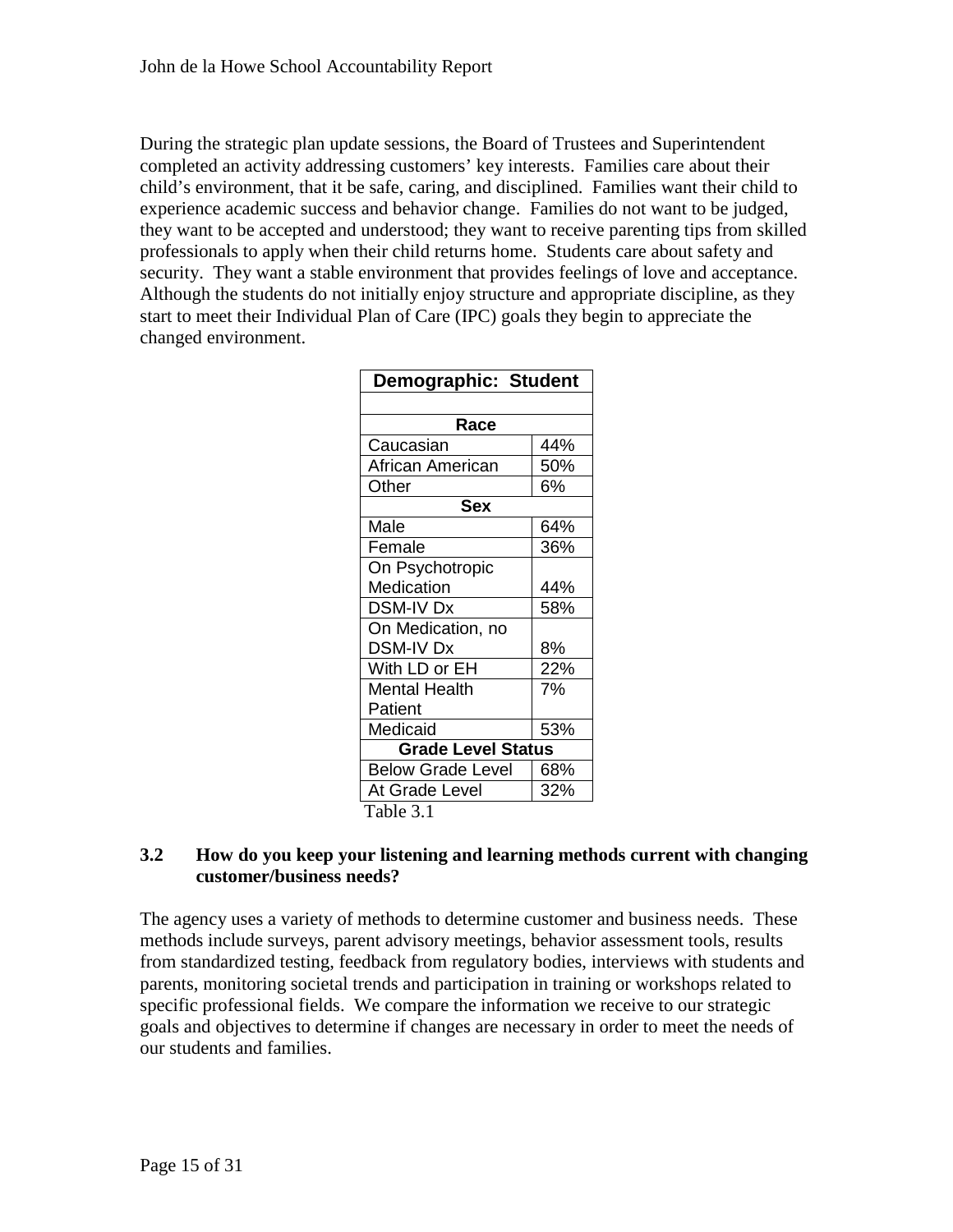#### **3.3 How do you use information from customers/stakeholders to improve services or programs?**

Information from customers and stakeholders is processed informally within the specific department it relates to. The information is compared to current activities to determine if a change is desired and the department assesses the potential to make such a change. Training and supervisory strategies are adapted to meet any new requirements and the menu of services offered is modified reflecting enhancements or improvements as a result of information received. It is a goal of the agency to formalize the process, and develop a means to communicate adaptations, so all departments within the agency and customers are aware of improvements in services.

#### **3.4 How do you measure customer/stakeholder satisfaction?**

Customer satisfaction is measured through surveys, scheduled and impromptu meetings, suggestion boxes, Parent Advisory Council and Open House Events.

#### **3.5 How do you build positive relationships with customers and stakeholders? Indicate any key distinctions between different customer groups.**

In order to build positive relationships with customers and stakeholders, John de la Howe School's leadership identified customers and stakeholders during strategic planning sessions. Relationship building with students is slightly different than relationship building with families, because interests are different.

Relationships begin to develop with families when they first visit the campus. They are greeted by a member of staff and given a tour of the facilities. Families eat in the cafeteria, visit cottages, and walk through the school. Throughout the placement period of the child, family involvement is an expectation and requirement.

Focusing on the needs of the child develops positive relationships with students. When a child is placed, he or she experiences many feelings ranging from anger to insecurity. Continuity of staff is beneficial to the adjustment process and future development of the child. Structure, consistency, and professionalism from the staff establish an environment of growth and development.

Another key stakeholder is the Alumni Association. John de la Howe School was once their home. They want to continue involvement and help where they can. The Alumni Association is actively involved with school activities and supports the agency's mission, when possible.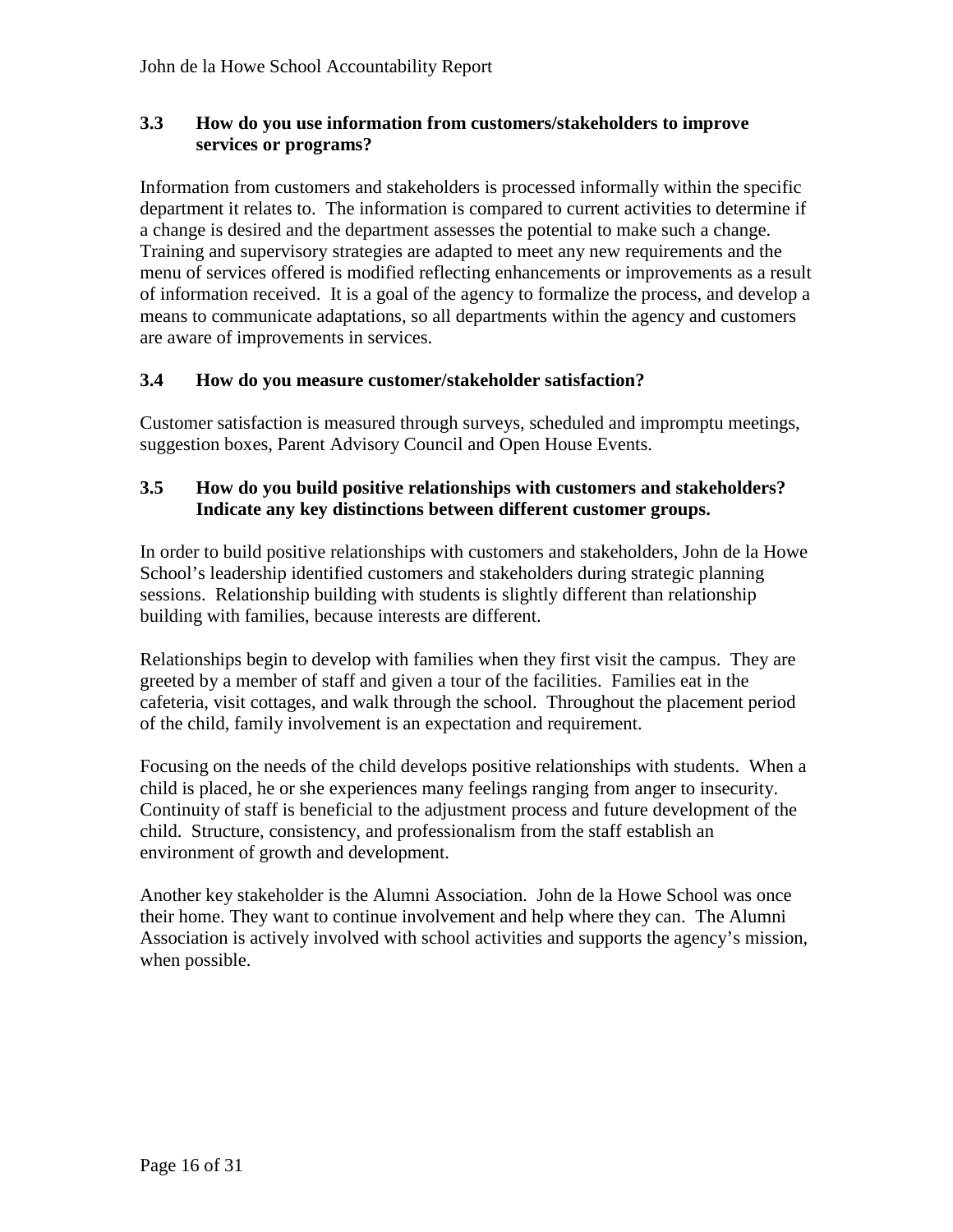# **4.0 Measurement, Analysis, and Knowledge Management**

#### **4.1 How do you decide which operations, processes and systems to measure for tracking financial and operational performance?**

The Baldrige Criteria for Performance Excellence was the primary model used to determine which operations, processes, and systems to measure. A balanced scorecard was designed to provide performance measures that were directly aligned with the agency's objectives identified in the Strategic Plan. The Scorecard includes metrics for the agency's key business drivers and support business drivers. All performance indicators listed on the Scorecard directly link to the Strategic Plan.

#### **4.2 What are your key measures?**

The key measures as indicated on the Scorecard are: number of presentations/attendance, tours/ attendance and events/ attendance; successful homestays; IPC goals; use of resources for academic purposes; employee satisfaction; number of CAP recipients; Response to the parent survey; new services; number of students served; intake cycle time; number of DHEC infractions; results from DOE audit; number of staff injuries; money paid on workers compensation claims; percentages of alternative sources of funding; DSS licensure process; number of alumni in association/new membership.

#### **4.3 How do you ensure data integrity, timeliness, accuracy, security and availability for decision-making?**

In many parts of the organization, data integrity is ensured through the use of standardized data collection practices. In addition, the agency uses standardized software, such as Kids Integrated Data Systems (KIDS) provided through the South Carolina Association of Children's Homes and Family Services and the Human Resources Information System (HRIS) provided by the Office of Human Resources. Using software programs encourages consistency in data entry; thus, providing more reliable data output. As the agency continues to improve processes and apply appropriate process management practices, data quality will continue to improve.

Key performance indicators such as Individual Plan of Care (IPC) Goals, Homestay Evaluations, and Shift Summaries, were modified resulting in a series of Excel spreadsheets designed to improve data collection reliability.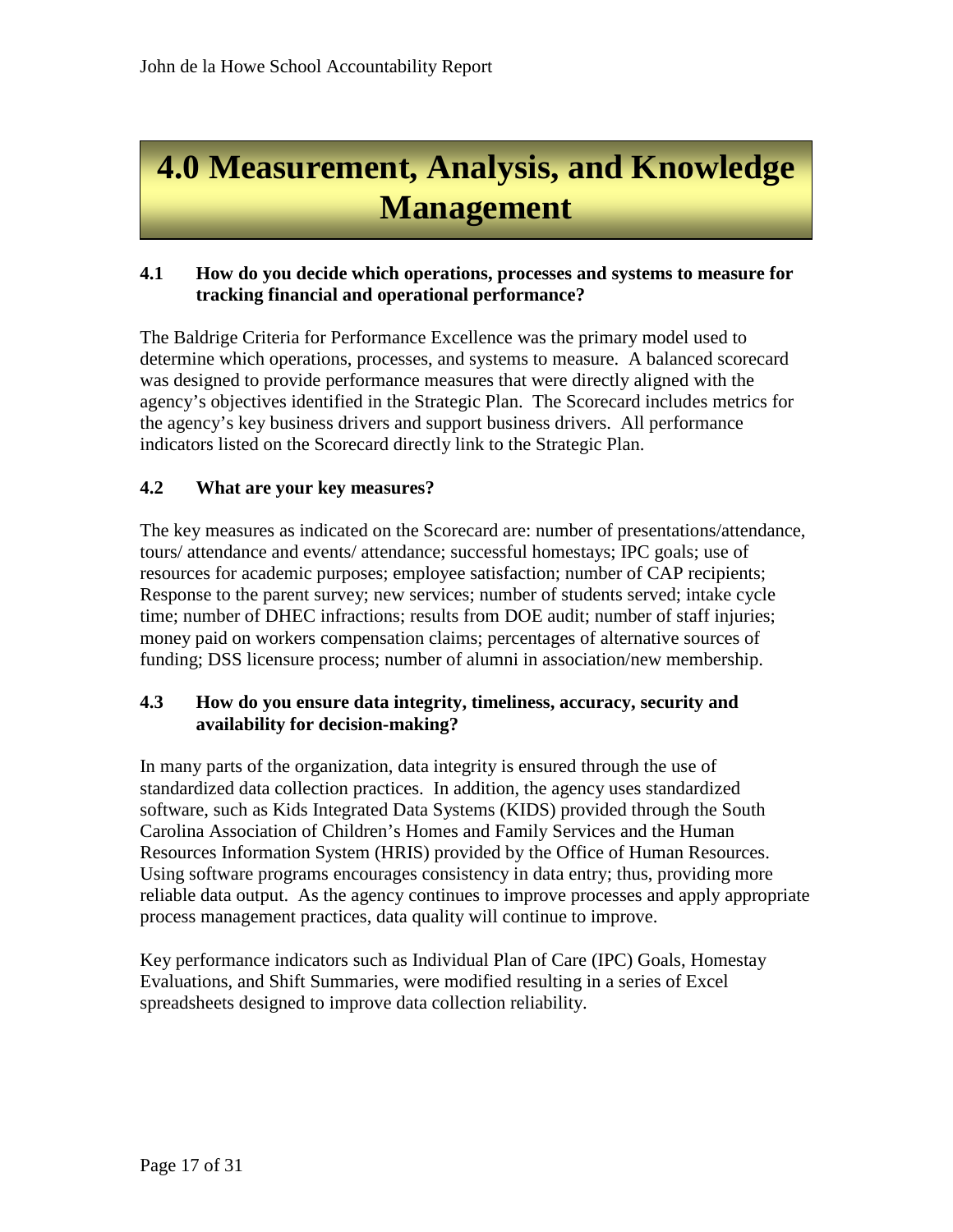#### **4.4 How do you use data/information analysis to provide effective support for decision-making?**

The agency uses data to determine progress toward goals identified in the Strategic Plan. If the information analysis presents a trend that is not moving toward the desired objectives, senior leaders review the information and direct adjustments in the agency's activities. The data is reviewed by department directors and findings are reported during Senior Management Team meetings and meetings of the Board of Trustees.

#### **4.5 How do you select and use comparative data and information?**

Comparative data and information are collected according to our key indicators. The collection and appropriateness of comparative data is sometimes difficult to obtain due in part to our unique mission in state government and geographical location. The agency attempts to collect comparative data, however, often times the factors or demographics of the populations compared are not similar enough to achieve an accurate picture.

#### **4.6 How do you manage organizational knowledge to accomplish the collection and transfer and maintenance of accumulated employee knowledge, and identification and sharing of best practices?**

Organizational knowledge is managed by utilizing experienced staff to compile staff handbooks and help develop best practices. The Senior Counselor position is utilized as a mentoring relationship with the new counseling staff. Experienced staff are utilized to develop and conduct trainings.

### **5.0 Human Resources**

#### **5.1 How do you and your managers/supervisors encourage and motivate employees (formally and/or informally) to develop and utilize their full potential?**

During these difficult times in state government senior leadership utilized frequent and timely communication to discourage rumors that may cause staff to become disheartened about their future with the agency. This allowed the staff to remain focused on their duties because they were informed about obstacles facing the agency. In addition, senior leaders and managers write letters acknowledging accomplishments and special contributions of employees. These letters are made a permanent record in the employee's file. The EPMS is another source of recognition for employees who exceed expectations for their position in the agency. Utilizing the planning stage of the EPMS sets realistic expectations and encourages staff to continue their professional development. The agency has a minimum of four all-staff gatherings during the year. Senior leaders use these meetings to recognize staff members for their contributions or special accomplishments.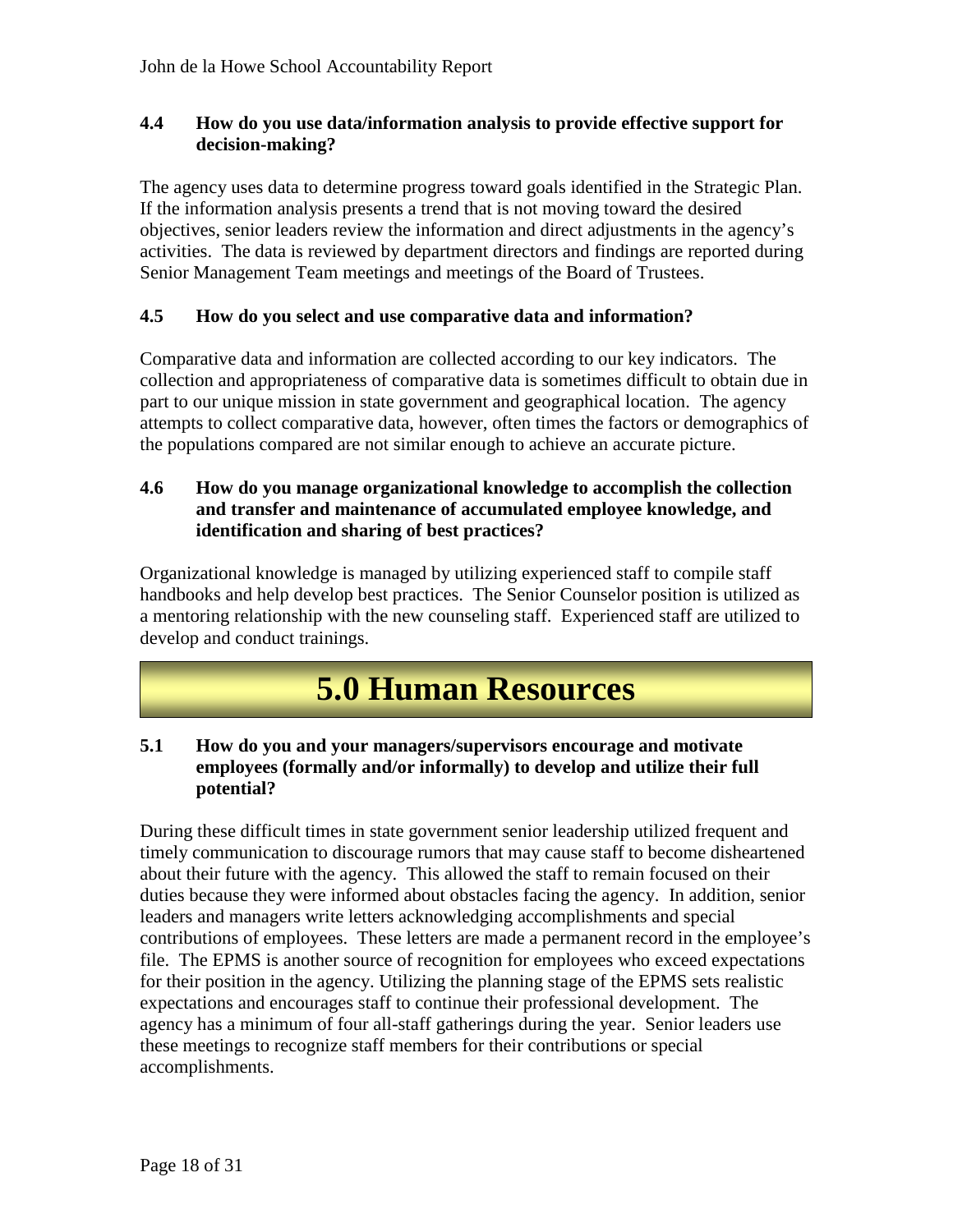#### **5.2 How do you identify and address key developmental and training needs, including job skills training, performance excellence training, diversity training, management/leadership development, new employee orientation and safety training?**

John de la Howe School uses a systematic approach to determine training needs and development of employees with a "must have," 'need to have," or "nice to have" matrix. "Must have training" is mandated by law or regulations, "need to have" is identified by the agency, as critical, "nice to have training" is important to the agency, however, attendance is dictated by funding. This structure is combined with a training request approval process.

The agency has developed a training model titled Howe University, which includes an orientation program, award programs for some disciplines within the agency, succession planning and career paths. This is used primarily for residential staff members. The Education program employs the ADEPT (Assisting, Developing, and Evaluating Professional Teachers) evaluation system, as well as guidelines for the federally generated No Child Left Behind legislation to determine appropriate training opportunities for the teaching faculty.

#### **5.3 How does your employee performance management system, including feedback to and from employees, support high performance?**

The key to effective utilization of the EPMS consists of linking job functions and goals to the mission and strategic plan of the agency. Clear measures for success are established with supervisors providing verbal and written feedback regarding progress toward goals.

#### **5.4 What formal and/or information assessment methods and measures do you use to determine employee well being, satisfaction, and motivation?**

The agency contracted with the State Office of Human Resources in 2000 to study possible causes for low counselor retention rates. The study revealed numerous concerns of staff resulting in frequent turnover among counselors. In order to track progress in these areas a formal employee satisfaction survey was developed, modeled after the 2000 retention study. This survey consists of 20 questions with a four-point Likert scale response and six open-ended (qualitative) questions. The survey is administered every other year with the next scheduled date for completion in 2004, however this survey will not be completed in time for this report. Figure 5.1a shows the process used to conduct the employee satisfaction survey.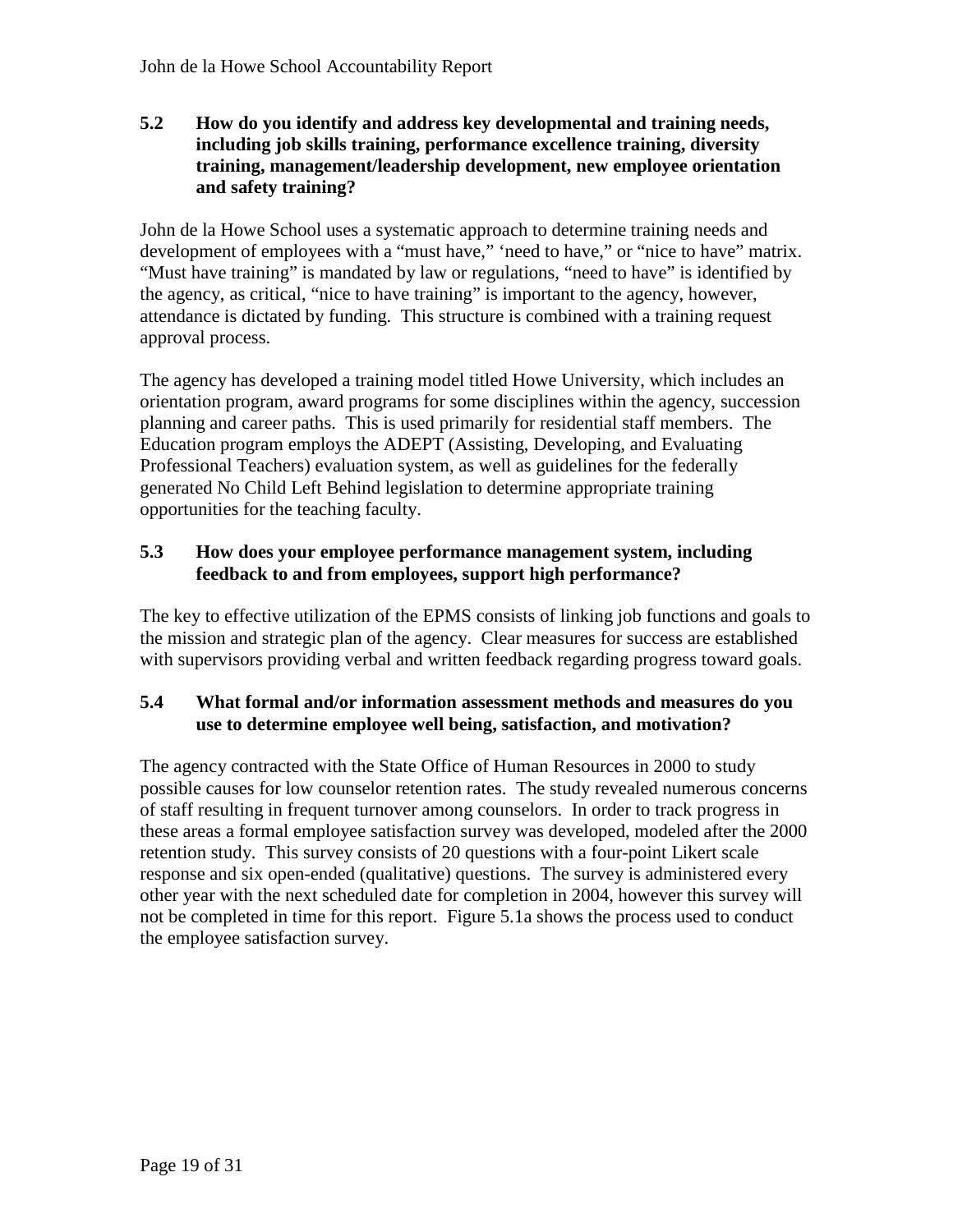| <b>Action</b>                                                                                     | <b>March</b> | April | May | June |
|---------------------------------------------------------------------------------------------------|--------------|-------|-----|------|
| Preliminary letter sent to staff informing them of<br>upcoming survey and describing the process. |              |       |     |      |
| Survey distributed and returned directly to the<br>Election Commission for entry.                 |              |       |     |      |
| Data entry charts given to<br>Dir. of OSD for analysis by Dept. and Agency<br>totals.             |              |       |     |      |
| Departmental and Agency-wide graphs and<br>comments given to the Superintendent for review.       |              |       |     |      |
| Agency-wide graphs presented to BOT.                                                              |              |       |     |      |
| Agency-wide graphs mailed to all employees.                                                       |              |       |     |      |



#### **5.5 How do you maintain a safe and healthy work environment? (Include your workplace preparedness for emergencies and disasters.)**

A safe and healthy work environment is encouraged with an open door reporting system of any unsafe practices to a safety coordinator. Delivery of the "must have" courses such as First Aid/CPR and Blood Borne Pathogens resulted in 100 percent participation of staff members. All efforts to provide a safe environment for students and staff are encouraged.

To enhance the safety of staff and students, the agency cultivated a relationship with Cornell University to present Therapeutic Crisis Intervention (TCI) training. Therapeutic Crisis Intervention (TCI) training is designed to help staff communicate effectively, intervene appropriately, and deescalate a student in a crisis situation. It also teaches a safe and therapeutic process to physical intervention as a last resort. The course focuses on communication skills and techniques to listen and assist young people with decisionmaking and anger management.

The TCI course is considered "need to have" training, and although presenting TCI to counseling staff has been in effect for many years, the direct relationship with Cornell provided consultation and the development of additional trainers to deliver TCI training to our staff members.

#### **5.6 What activities are employees involved with that make a positive contribution to the community?**

The staff of John de la Howe School works hard to instill a sense of community in the students and help them understand the responsibility of being a good citizen. The students have a regular schedule of visitation to the McCormick Health Care Center. Over the past several years students and staff have held fundraising events where money is raised to sponsor three children out of the country who are in desperate need (World Vision). Fundraising events for FY03/04 include providing assistance to needy families in the McCormick County area.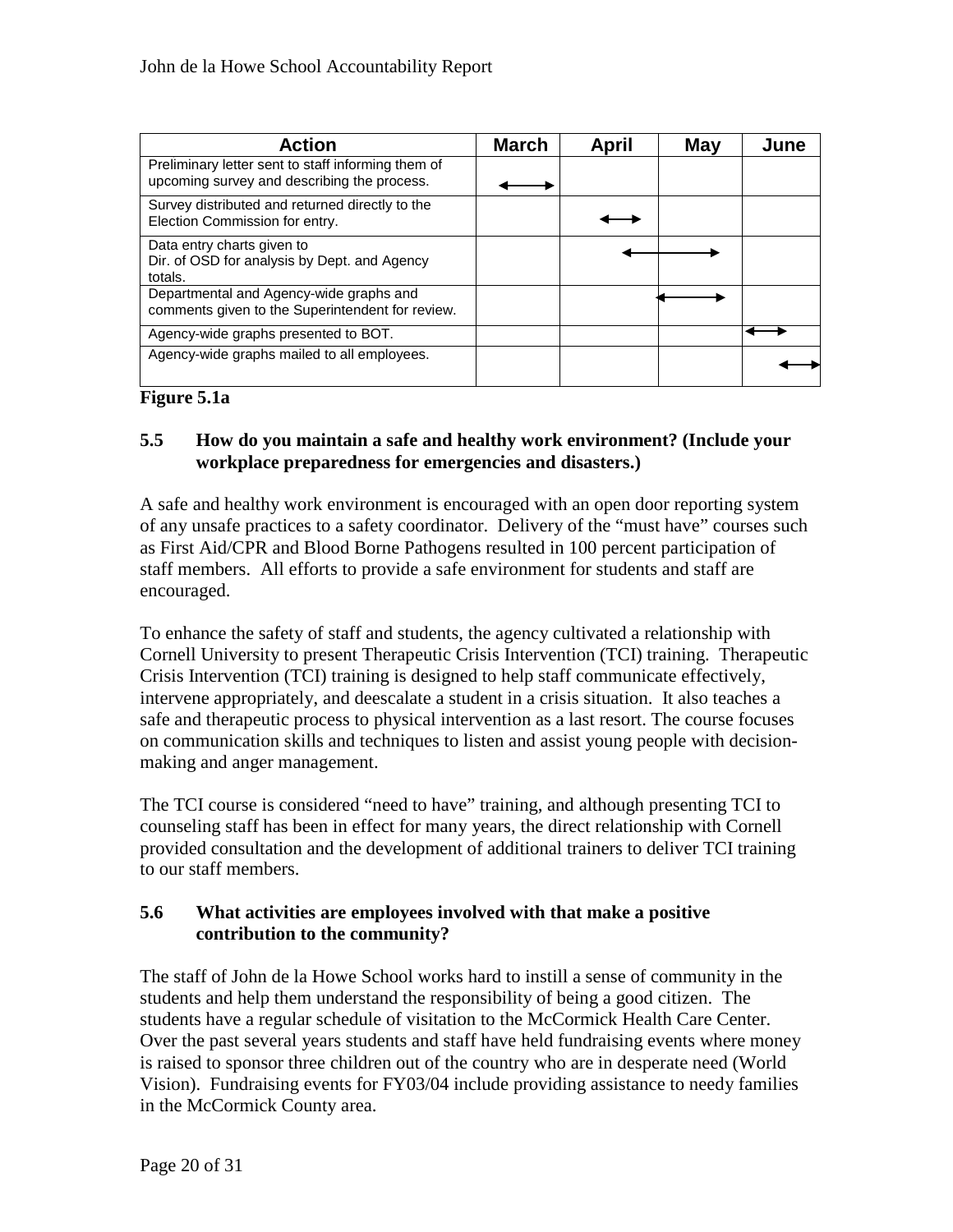The agency facilitates a number of events annually which celebrate the heritage of the community and creates a non-threatening environment of community members to interact with the students and staff of John de la Howe School. Farm/City Days, the Barn Yard/Harvest Festival, and the Dairy Festival are excellent examples.

Many employees are active in local politics, church groups, and academic settings. Membership in professional associations is encouraged. Other employees volunteer their time in organizations such as local fire departments, McCormick Emergency Services, the McCormick County Literacy Association, McCormick County Senior Center, and the McCormick Chamber of Commerce. Collaborations with other state agencies such as the Department of Natural Resources; Department of Parks, Recreation, and Tourism; Department of Revenue; the State Election Commission; and the Office of Human Resources have provided all parties with needed resources.

### **6.0 Process Management**

#### **6.1 What are your key processes that produce, create or add value for your customers and your organization, and how do they contribute to success?**

John de la Howe School's key business drivers are those activities that directly impact the students and their families. The Residential Children's Services Department and Education Department provide service delivery to the agency's primary customers. The Business, Auxiliary, and Support Services Department and the Administration Department provide support processes to the agency.

#### **6.2 How do you incorporate organizational knowledge, new technology, changing customers and mission-related requirements, cost controls, and other efficiency and effectiveness factors into process design and delivery?**

The development of a systematic approach to determining appropriate adjustments in work processes is in progress. Some changes have been initiated with limited investigation regarding the impact the revisions might have on the entire agency over a period of time. In contrast, the Residential and Education programs have established teams comprised of Unit Coordinators, Counselors, Clinical Therapists, Teachers and Activity Therapists to monitor the progress of students enrolled at John de la Howe School. The agency has used this model to design and monitor service delivery processes in the Residential Children's Services Department for a number of years.

To manage the intake process for information on students and families, the agency uses the KIDS program. This software has undergone several changes over the past few years. John de la Howe School staff continues to find new ways to extract meaningful information from this system.

#### **6.3 How does your day-to-day operation of key production/delivery processes ensure meeting key performance requirements?**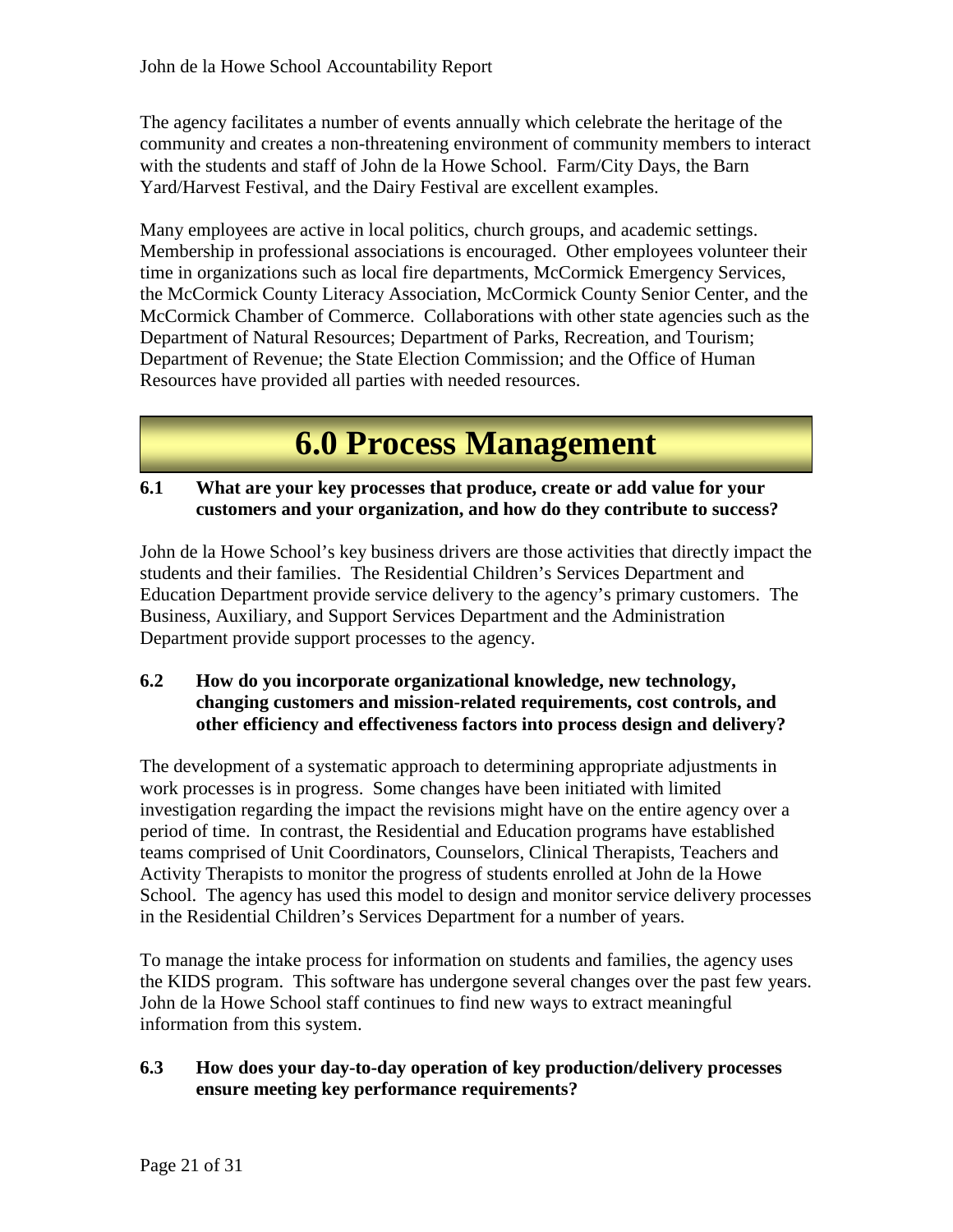One example of key delivery process is the interaction between staff and students as staff members praise students for appropriate behavior or describe alternatives to inappropriate behavior. This delivery process is directly related to the key performance requirement of positively impacting student behavior and educational success. The L. S. Brice School faculty uses a similar delivery process as the Residential Children's Services Department communicate with each other and the students through a standardized conduct sheet. Behavior change is a difficult product to measure and a consistent, reliable instrument is necessary to detect such an intangible product. The agency uses the Child Adolescent Functional Assessment Scale (CAFAS) as one method to measure the key performance requirement of improved behavior. The CAFAS is administered by the agency's clinical therapists when a child becomes enrolled at John de la Howe School. It is administered again after three months, six months, and regular intervals thereafter if the student remains in the agency's care. Academic instruction, small teacher to student ratios, social skill instruction, and structured, supervised activities are all components of key delivery processes, which directly effect the achievement of key performance requirements. An Individual Plan of Care is created for each student and serves as a road map to coordinate the components of the delivery process and ensure that student receives the necessary services.

#### **6.4 What are your key support processes, and how do you improve and update these processes to achieve better performance?**

Key support processes for John de la Howe School include Information Technology, Human Resources, Finance and Facilities Maintenance. Information Technology supports all of the departments of the agency and plays a special role in tracking the behavioral improvements of our students. Performance enhancement is accomplished by a systematic monitoring and replacement of desktop computers and a cyclic rotation of servers. New equipment is purchased using a federal program for eligible schools title Erate. Participation in the program allows the agency to acquire necessary hardware at a fraction of the retail cost.

Facilities management is a critical aspect of support for activities of the agency. Due to our rural location it is difficult to depend on outside vendors to perform maintenance activities. Therefore, our maintenance staff must stay abreast of developments regarding the upkeep of facilities and they provide routine preventive maintenance to prolong the life of equipment and structures on the campus. The structures must be in good working order to provide a safe location for the students we serve. In addition a deferred maintenance plan is projected for a five-year period. Permanent improvement expenditures are based on the greatest need, which is determined, by the condition of the structure and impact on the agency's programs.

In the Human Resources area, a less complex process is the flow process for training registration. Using techniques from Fourth Generation Management training, the process was flow-charted and areas of inefficiency were identified. Refinements were implemented based on input of the Senior Management Team and improvement was detected immediately.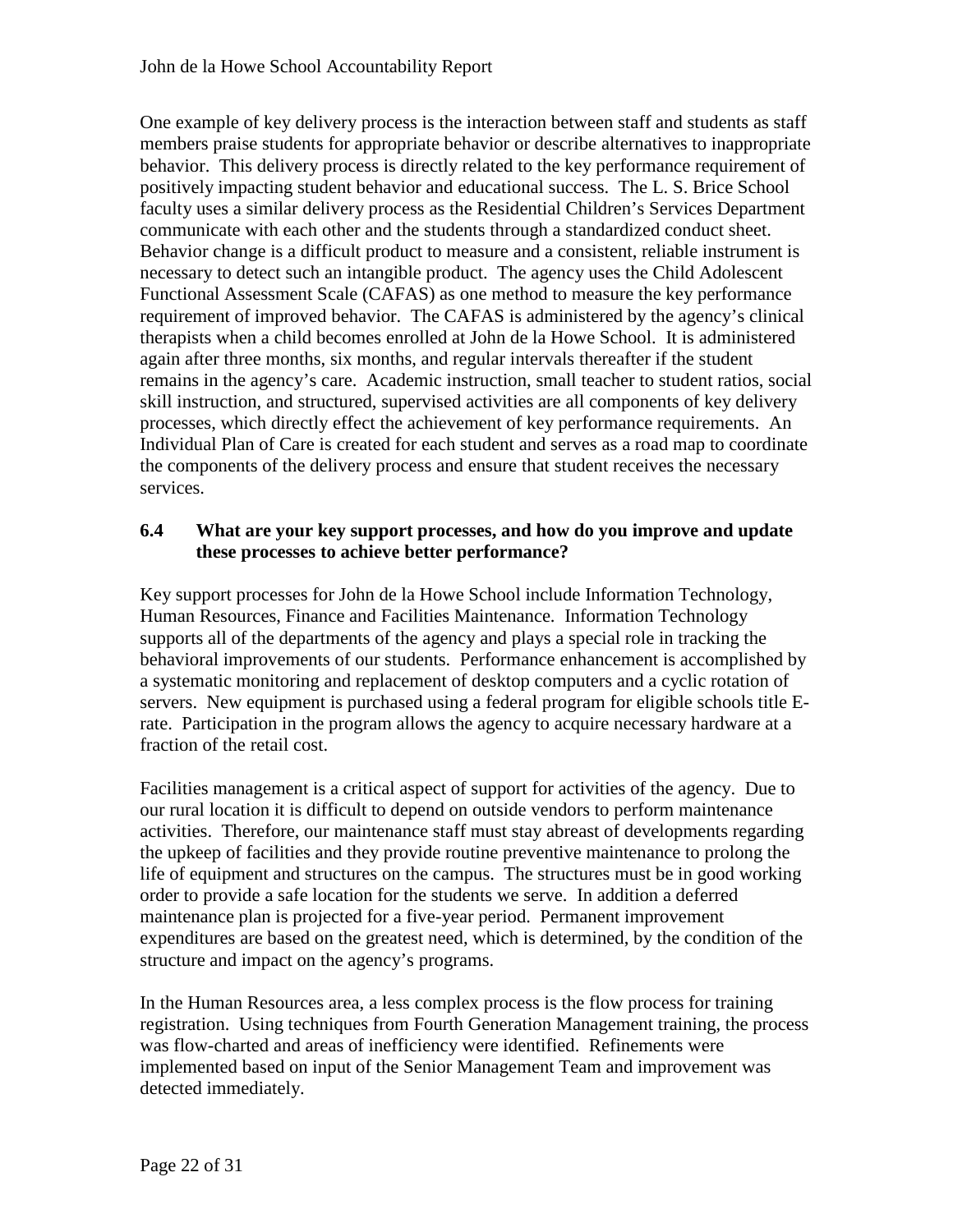#### **6.5 How do you manage and support your key supplier/contractor/partner interactions and processes to improve performance?**

The agency manages its relationships through open communication and reliance of regulations and standards. During FY01/02 the agency contracted with a vendor to repair the swimming pool. Swimming pool activities are designed for the children, providing recreation and reinforcement for positive behavior. The involvement between the Director of the Business, Auxiliary, and Support Services Department and the contractor has led to the much anticipated reopening of the pool.

John de la Howe School is directly involved with three regulatory agencies: Department of Social Services (DSS), Department of Health and Environmental Control (DHEC), and the State Fire Marshal. A long-standing relationship with these regulatory bodies enhances the licensure process.



#### **7.1 What are your performance levels and trends for the key measures of customer satisfaction?**

Within our key customer group, John de la Howe School provides services to the community and general public. Below are output measures related to the public relations component of the agency.

The number of presentations given by agency representatives, the number of tours provided to organizations, and the number of events for which meeting space offered by the agency, are measures of "getting the word out." This measure is linked with the objective *Reputation*. The graphs below (Figure 7.1a) show the number of presentations, tours, and events provided and the data captured by the agency. These numbers may fluctuate due to staff reductions, changes in event offerings, and reduction in services provided.



#### **Figure 7.1a**

The following graph (Figure 7.1b) shows the number of staff, students, volunteers, and visitors/community members participating in presentations, tours and events.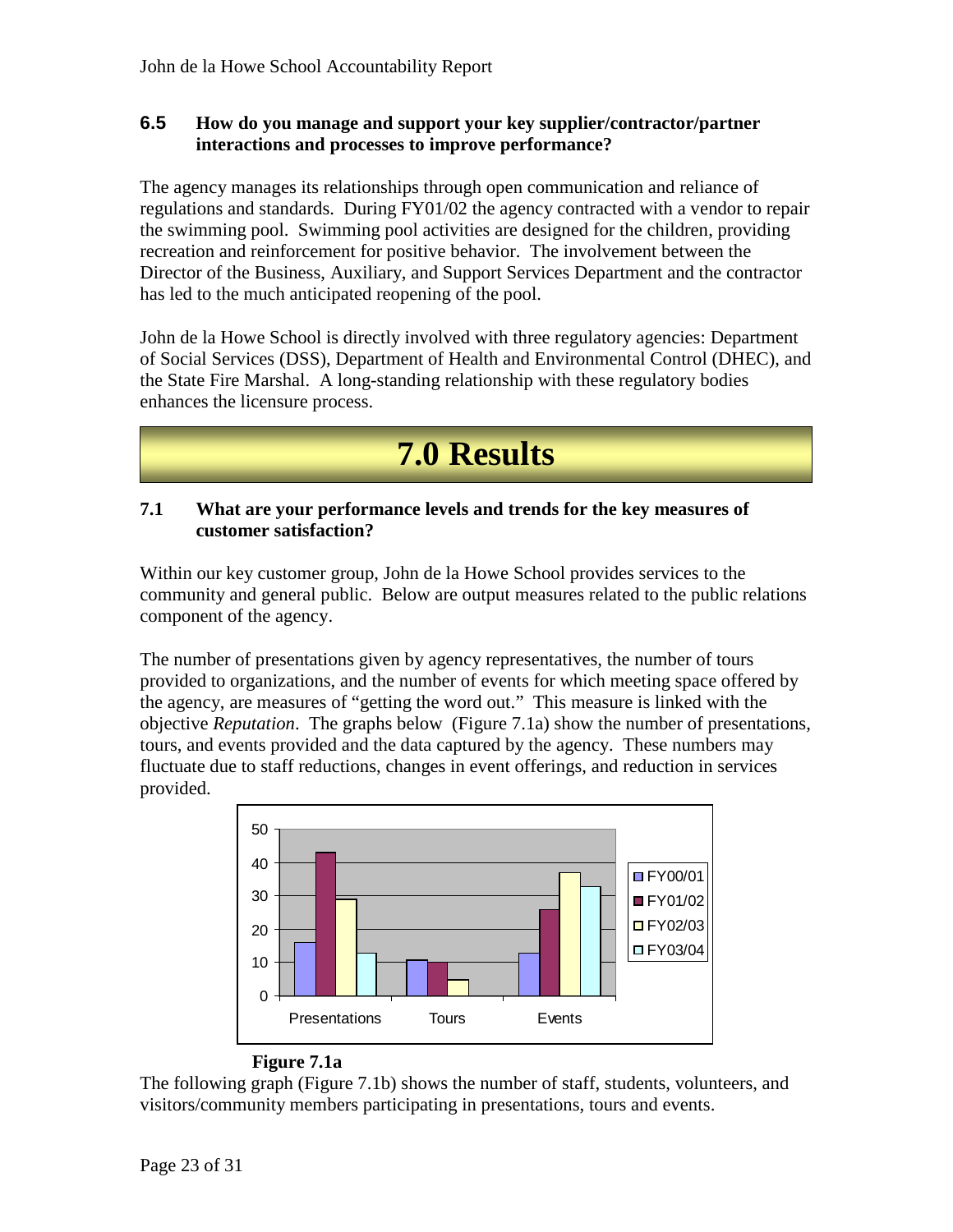

**Figure 7.1b**

To stay in contact with the community, John de la Howe School produces the *Quarterly Bulletin* newsletter. The newsletter is distributed to alumni, businesses, contacts, and friends of the school. Approximately 6,000 newsletters are mailed quarterly.

John de la Howe School appreciates and relies on the support it receives from its Alumni Association. The Alumni Association made up of former students throughout the United States contributes greatly to the children and events at the school. For instance they purchased cameras to assist in the production of the students' annual yearbook, a trailer for the Open Bass Tournament, and gifts for graduating seniors. Over the past four fiscal years, the Alumni Association has contributed \$50,869 to provide support to the children in John de la Howe School's care. The graph below (Figure 7.1c) shows the number of former students (alumni) enrolled in the school, who continue their relationship with the agency.



**Figure 7.1c**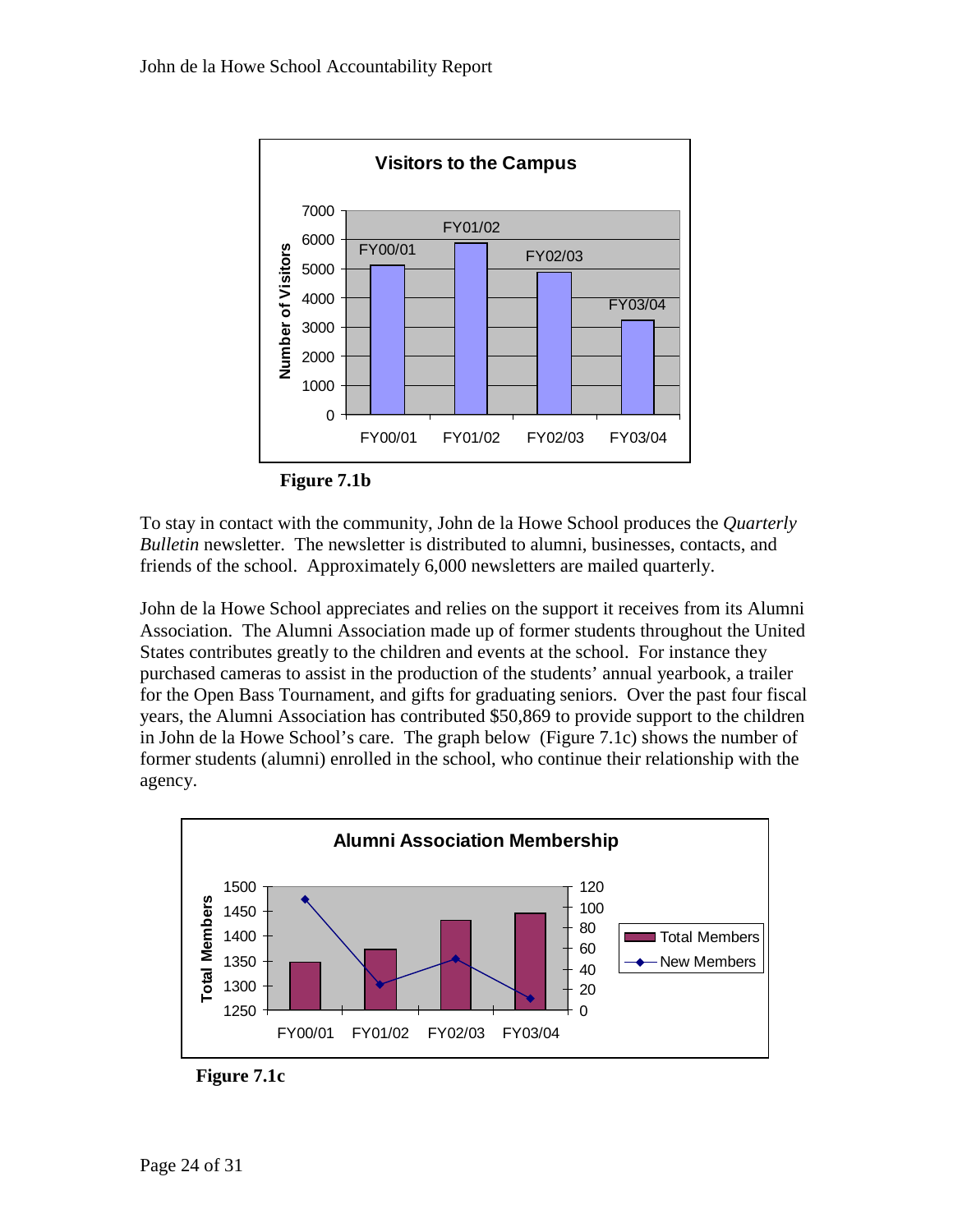#### **7.2 What are your performance levels and trends for the key measures of mission accomplishment?**

John de la Howe School has been able to maintain operations, providing quality services to students during budget cuts, vacancy freezes, and furloughs. With our primary mission being to provide therapeutic residential services to children from around the state we have focused on maintaining a quality direct care staff by providing them with support and training.

The campus program is designed for students at low to moderate levels who need behavior interventions. The measures for customer satisfaction go beyond a traditional customer survey. In addition to surveys, the agency collects data related to family participation, social assessments, and behavioral assessments. The agency has worked during the past year to develop and obtain more reliable and meaningful measures.

The following graph (Figure 7.2a) shows the average of successful homestays for the students. A homestay occurs when a student returns to his or her permanent residence for an extended period of time. The parents/guardians are asked to complete homestay evaluations, which are used as one indicator to determine the student's behavior improvement at home. Prior to the homestay, students set behavior goals. The parent/guardian and child assess his progress toward that goal while he is at home. The homestay evaluation also provides some information regarding the impact of family training that occurs through the Family Center. Successes during homestays suggest a change in the students' behavior and increased skill in the families' interaction.



**Figure 7.2a**

The following graph (Figure 7.2b) displays the number of applications received in a fiscal year and the number of students admitted during that same fiscal year. The number of students admitted **does not** include students under the care of John de la Howe School on the first day of the year.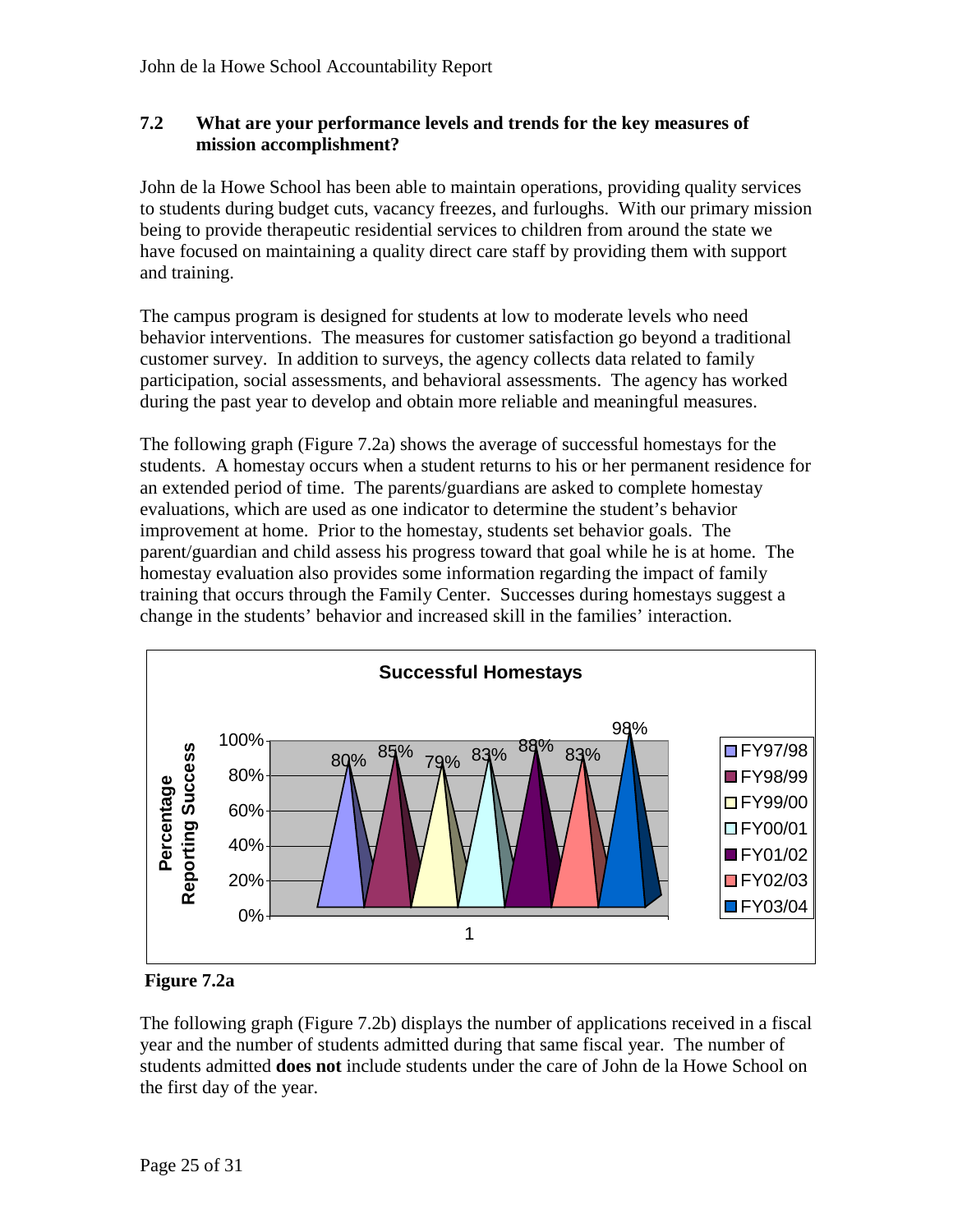

#### **Figure 7.2b**

The percentage of students placed at John de la Howe School based on the number of applications received is presented below. To provide a more accurate reflection of the number of students placed within a year, the number of pending applications on the first day of the year must be considered. The table below (Figure 7.2c) provides the total number of applications available for processing within a year and the percentage of students admitted from available applications.

| FY95/96 | FY96/97 | FY97/98 | FY98/99 | FY99/00 | FY00/01 | FY01/02 | FY02/03 | FY03/04 |
|---------|---------|---------|---------|---------|---------|---------|---------|---------|
| 697     | 602     | ∗       | 434     | 407     | 391     | 429     | 460     |         |
| 20.5%   | 20%     | *       | 25.5%   | 19.9%   | 17.6%   | 26.5%   | 22.8%   | 75%     |

\* Missing data and cannot provide an accurate calculation

#### **Figure 7.2c**

The next two graphs address the number of students placed at John de la Howe School. The first graph (Figure 7.2d) is the total number of students the agency has served.



#### **Figure 7.2d**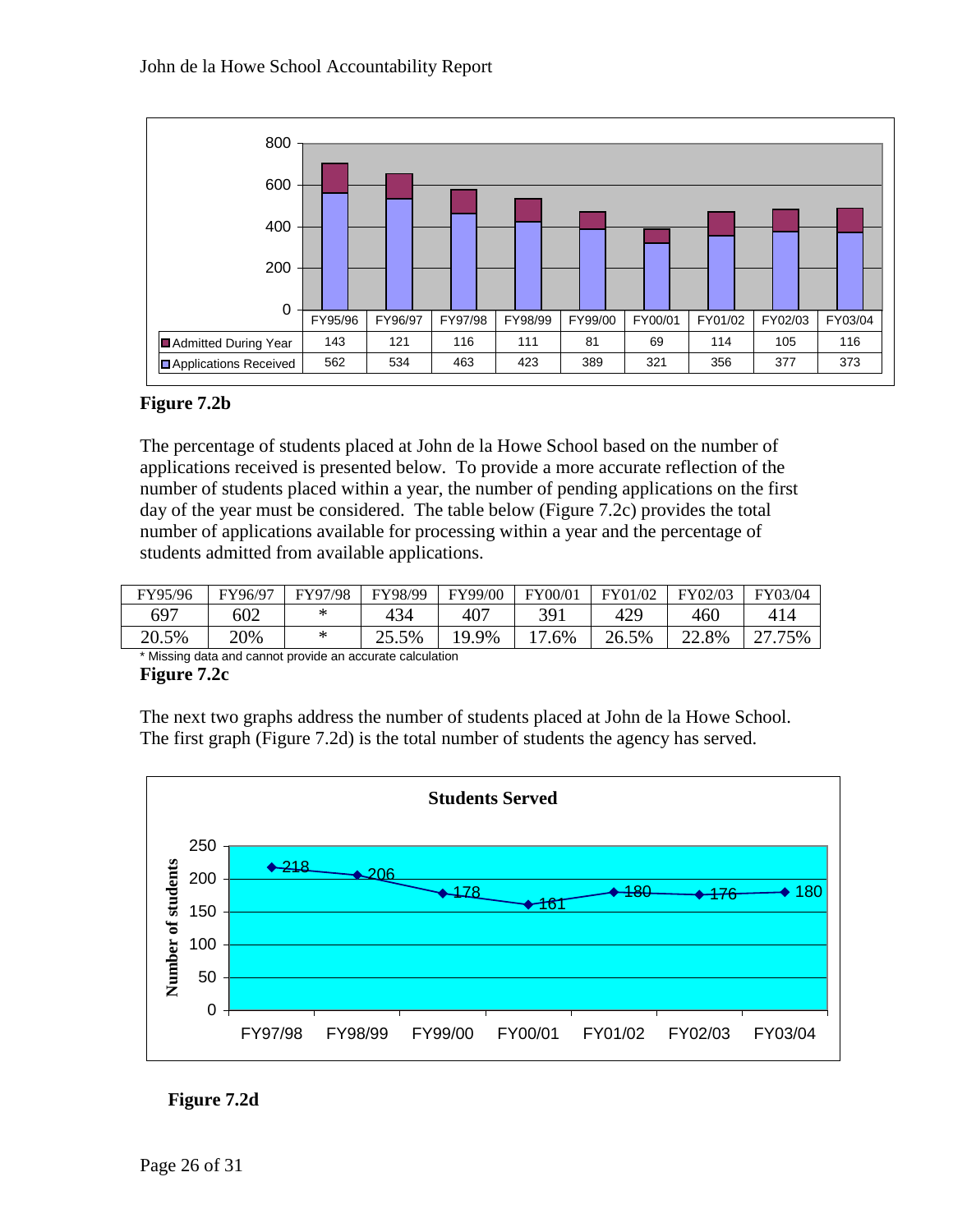During the 03/04 John de la Howe School served students from various counties in the state. The following map (Figure 7.2e) indicates the counties and numbers of students from each county.



| Abbeville       | 5              | Dorchester | 9              | Lee          | 3              |
|-----------------|----------------|------------|----------------|--------------|----------------|
| Aiken           | 13             | Edgefield  |                | Lexington    | 23             |
| Anderson        | 6              | Florence   | 7              | McCormick    | 3              |
| <b>Barnwell</b> | 2              | Georgetown | $\mathcal{R}$  | Newberry     |                |
| <b>Beaufort</b> | 4              | Greenville | 4              | Pickens      | $\overline{2}$ |
| Berkeley        | 2              | Greenwood  | 5              | Richland     | 18             |
| Calhoun         |                | Hampton    |                | Saluda       | 6              |
| Charleston      | 22             | Horry      |                | Spartanburg  | 10             |
| Chester         | $\overline{2}$ | Jasper     |                | Sumter       | 6              |
| Clarendon       | 3              | Kershaw    | $\overline{2}$ | Union        | 1              |
| Darlington      | 2              | Lancaster  | 3              | York         | 4              |
| Dillon          |                | Laurens    | 3              | <b>Total</b> | 180            |

| 1 to 5 Students   |  |  |  |  |  |
|-------------------|--|--|--|--|--|
| 6 to10 Students   |  |  |  |  |  |
| 11to 15 Students  |  |  |  |  |  |
| 16 t0 20 Students |  |  |  |  |  |
| 20 to 25 Students |  |  |  |  |  |

**Figure 7.2e**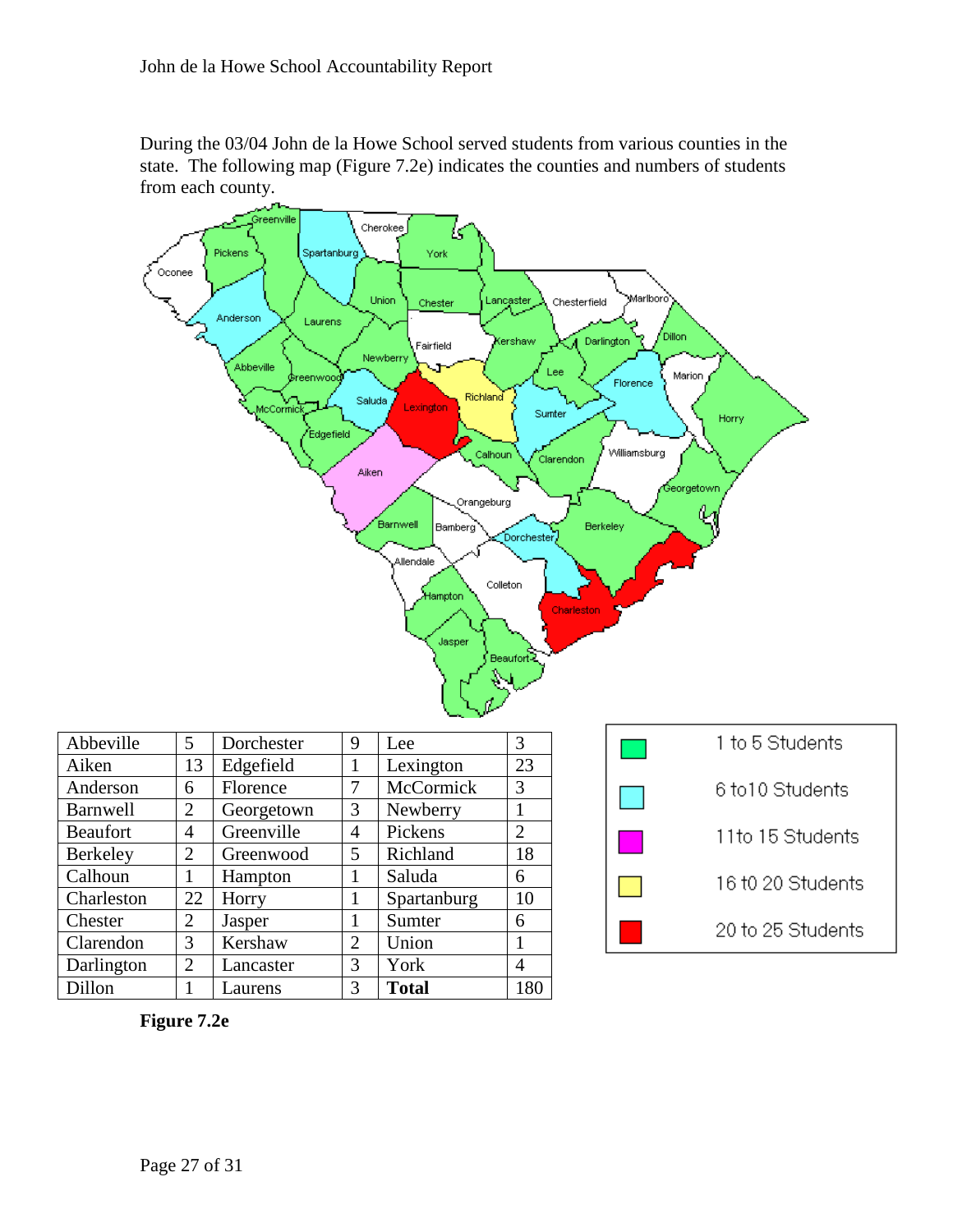#### **7.3 What are your current levels and trends of financial performance?**

The following graph (Figure 7.3a) shows the reduction in John de la Howe School's Total Expenditures for Operations for the past four years.



**Figure 7.3a**

The following graphs show trend data for our agency's energy usage. The Accountability Report for FY01/02 shows energy data presented in Energy Use in South Carolina's Public Facilities report produced by the SC Energy Office. John de la Howe School continues to use energy at a lower rate than average state usage, and the cost for energy has remained lower than the state average. Rather than report data that can be found in the SC Energy Office's report, the data presented below is more specific to the needs of the agency, which address fuel costs for John de la Howe School.

The graph below (Figure 7.3b) shows the total electrical costs for FY00/01, FY01/02, FY02/03 and FY03/04. The increase in FY00/01 is attributed to extreme weather that year.



**Figure 7.3b**

John de la Howe School also uses propane. The following graph (Figure 7.3c) shows propane costs for FY00/01, FY01/02, FY02/03, and FY03/04. The high cost in FY00/01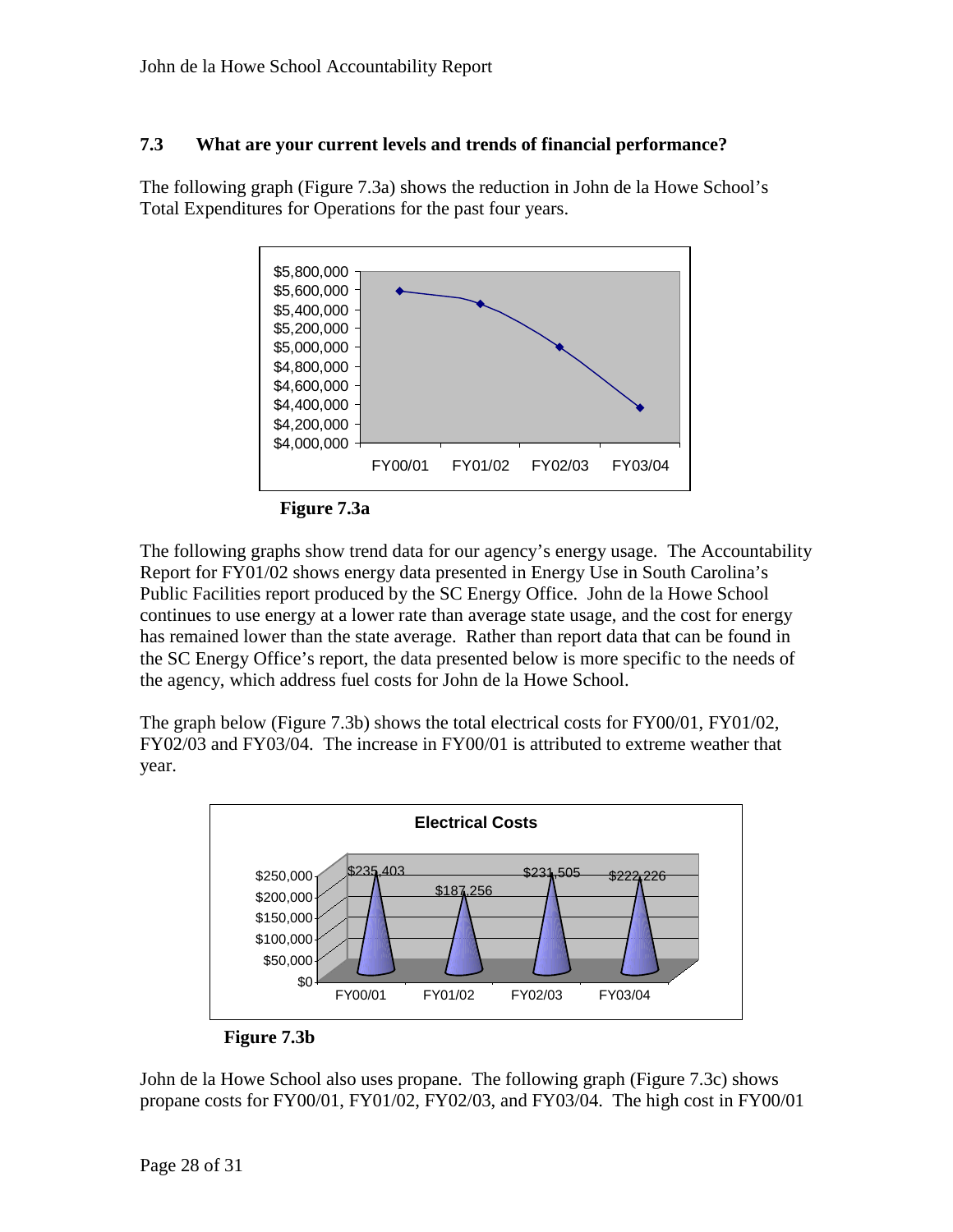is attributed to costs associated with the Wilderness Program, which was operated entirely on propane.



**Figure 7.3c**

The following trend data (Figure 7.3d) shows the total dollars paid to employees for outof-state and in-state travel. The decrease in in-state travel is partly attributed to more trainings being conducted in-house by on-staff trainers.





The following graph (Figure 7.3e) shows the dollar amount of gasoline (87 octane) from John de la Howe School pumps for operating agency vehicles. The increase in gasoline use is attributed to an increase in gasoline prices.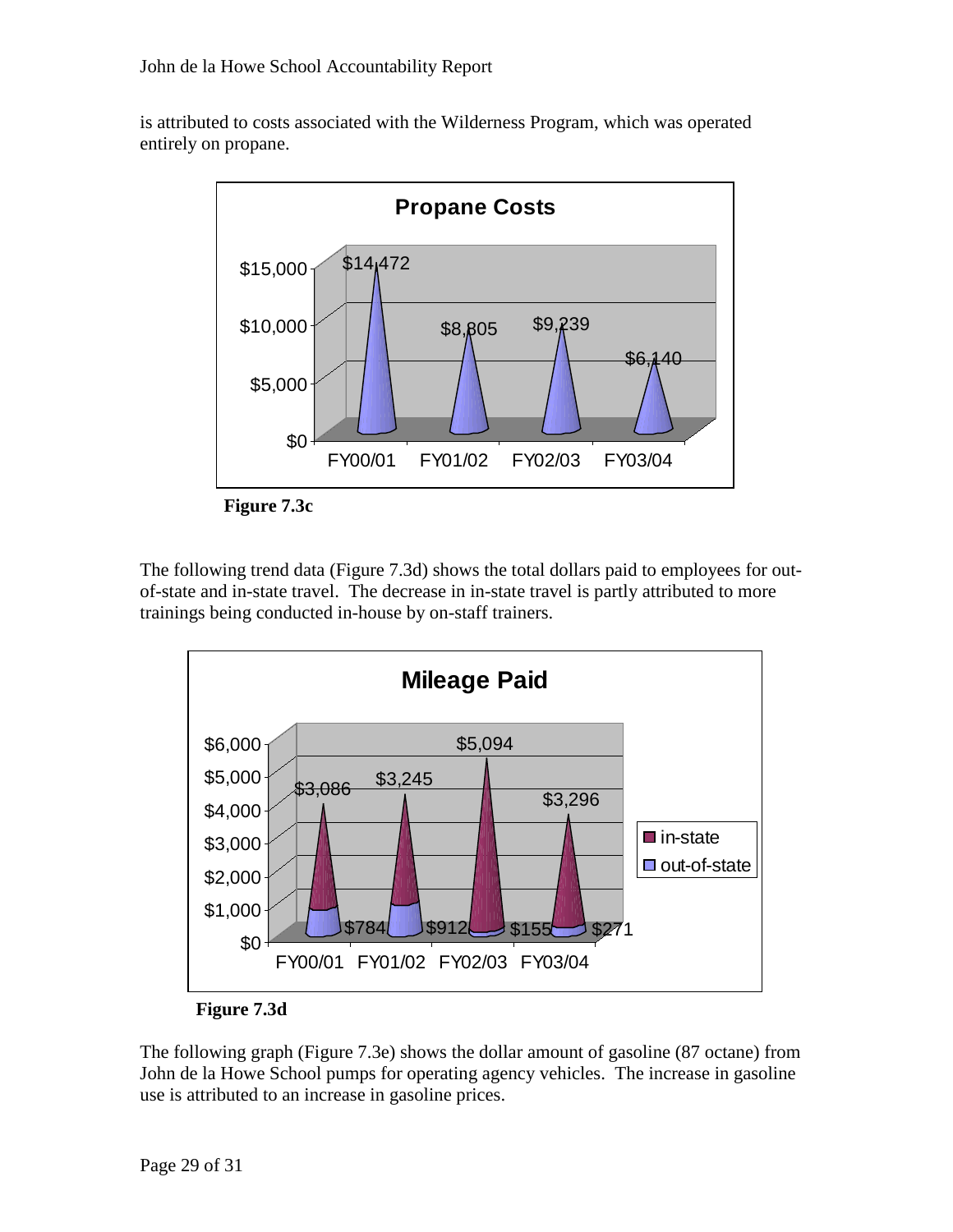

**Figure 7.3e**

#### **7.4 What are your performance levels and trends for the key measures of Human Resource Results (Includes: Performance measurements, employee satisfaction, well-being learning and development, employee diversity and retention)?**

Employee satisfaction surveys are conducted every other year. The satisfaction survey conducted in 2002 was presented in the FY01/02 Accountability Report. Information for this year's survey is not available at the time of this report. Employee development is a component of HOWE University. Within this arena front line counseling staff attend courses and on-the-job training to obtain the Counselor Award Program (CAP) certificate. In FY03/04 five employees completed these requirements and earned the CAP certificate. In FY03/04 the following was achieved: one manager graduated from the CPM program, one employee graduated from the APM program.

Regulatory training is a critical component of HOWE University. During FY03/04, 15 regulatory courses were held with 121 employees attending this mandatory training. This number takes into account staff turnover and training of new employees.

As mentioned in category 5, the revised prioritization and approval processes for training have significantly reduced training expenditures.

#### **7.5 What are your performance levels and trends for the key measures of regulatory/legal compliance and community support?**

The following table (Figure 7.5a) compares the number of staff injuries with the amount of money paid through Workers Compensation, annually. The number of injuries has